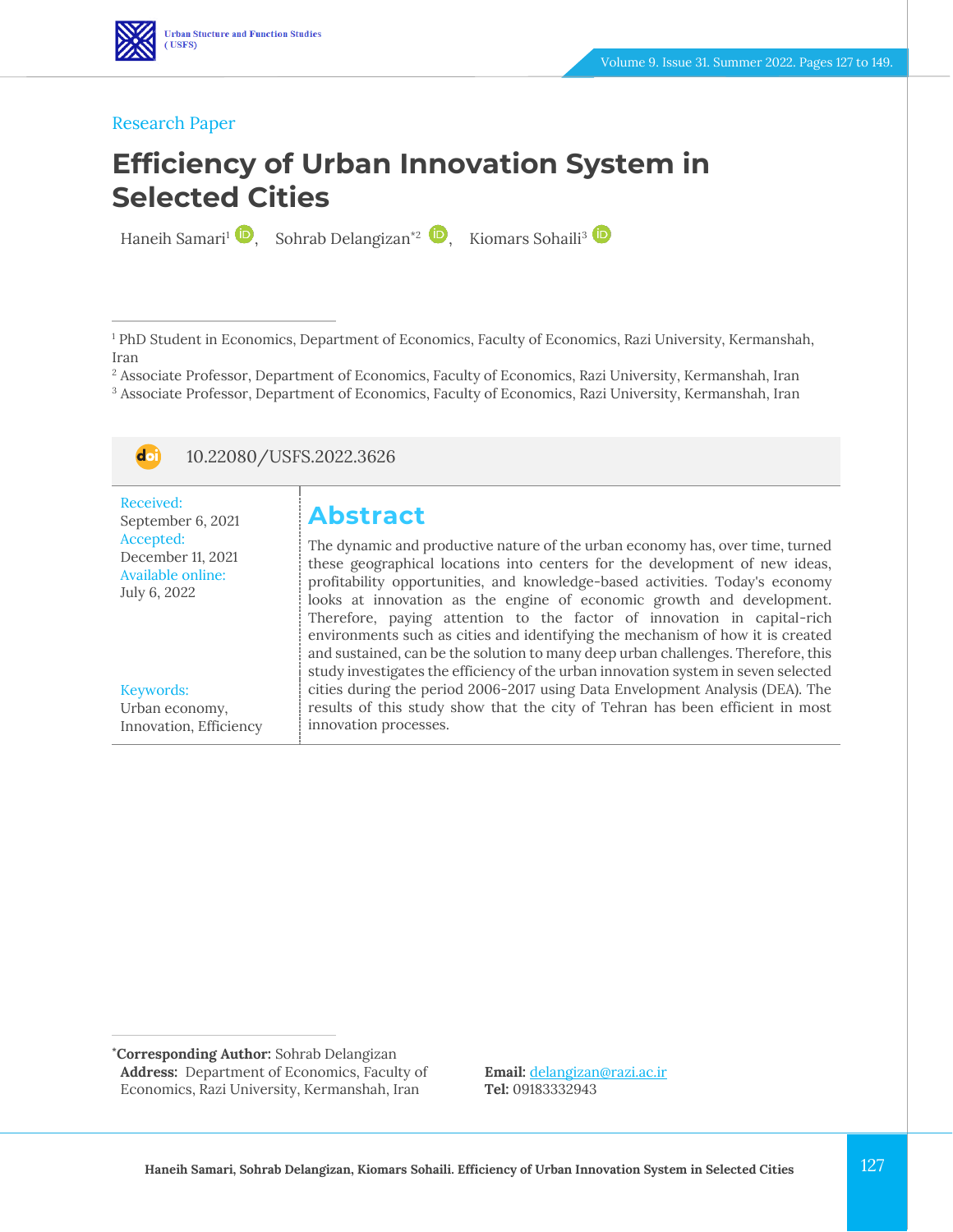## **Extended Abstract**

### **1. Introduction**

Cities, due to their extraordinary potentials in idea generation, are the beginning of new activities in all fields and always the center of the first sparks of change and innovation in the fields of art, economy, culture, society, etc.. Thus, cities are the birthplace of innovations. The modern world is in transition from the industrial age to the creative age. In addition to meeting the basic needs, modern man seeks to meet other needs such as the need for imagination, mastery, vitality, innovation and curiosity. Innovation is a fundamental principle for being human and a vital resource for the individual, society and the life of economics. Innovative and vibrant societies with human potential, foster individual growth, shine in cultural and technological advances, generate jobs and wealth, and embrace a variety of lifestyles and cultures (Wrank et al., 2016). It can be said that today, innovation has become a very important element in urban marketing policies around the world. The emergence of this issue in the simplest possible form constitutes a distinct stage in the development of capitalism, according to which the main force of the economy is no longer technological and organizational tools, but man (Vanolo, 2008). This study examines the efficiency of the urban innovation system in seven selected cities of Tehran, Mashhad, Isfahan, Shiraz, Tabriz, Hamedan and Kermanshah. Selected metropolises, due to the concentration of population and capital, have many revealed aspects and dimensions of the urban innovation system. Therefore, the study of the efficiency of the urban innovation system

in these cities, due to the presentation of an overlapping and comprehensive model of the urban innovation system can be used as a model for the study of the urban innovation system in other cities. The efficiency score of these cities was calculated by considering five connected processes. In the next step, using Tobit model, the role of underlying factors affecting the efficiency of the urban innovation system has been investigated. Therefore, in the next sections, we review the theoretical foundations of urban innovation systems, then the research methodology, and finally, the results of the research. Therefore, understanding the complex systems in cities increases a large part of our current knowledge about the urban geographical area, and the urban innovation system is one of these systems.

## **2. Research Methodology**

The concept of efficiency is one of the important concepts in economics used to describe the efficient use of resources. Efficiency is a situation about the performance of the process of converting a set of production data into a set of production outputs (Prud'homme, 2017). Performance recognition is subject to definition and comparison or a specific standard limit. In studies related to performance boundary analysis, parametric econometric methods such as stochastic and definite boundary methods and non-parametric Data Envelopment Analysis (DEA) method are used. In parametric methods, inefficiencies in relation to the boundary function or the use of statistical data are estimated. This requires specifying the shape of the function in question, which makes it possible to test the hypotheses or statistical ratios. However, the use of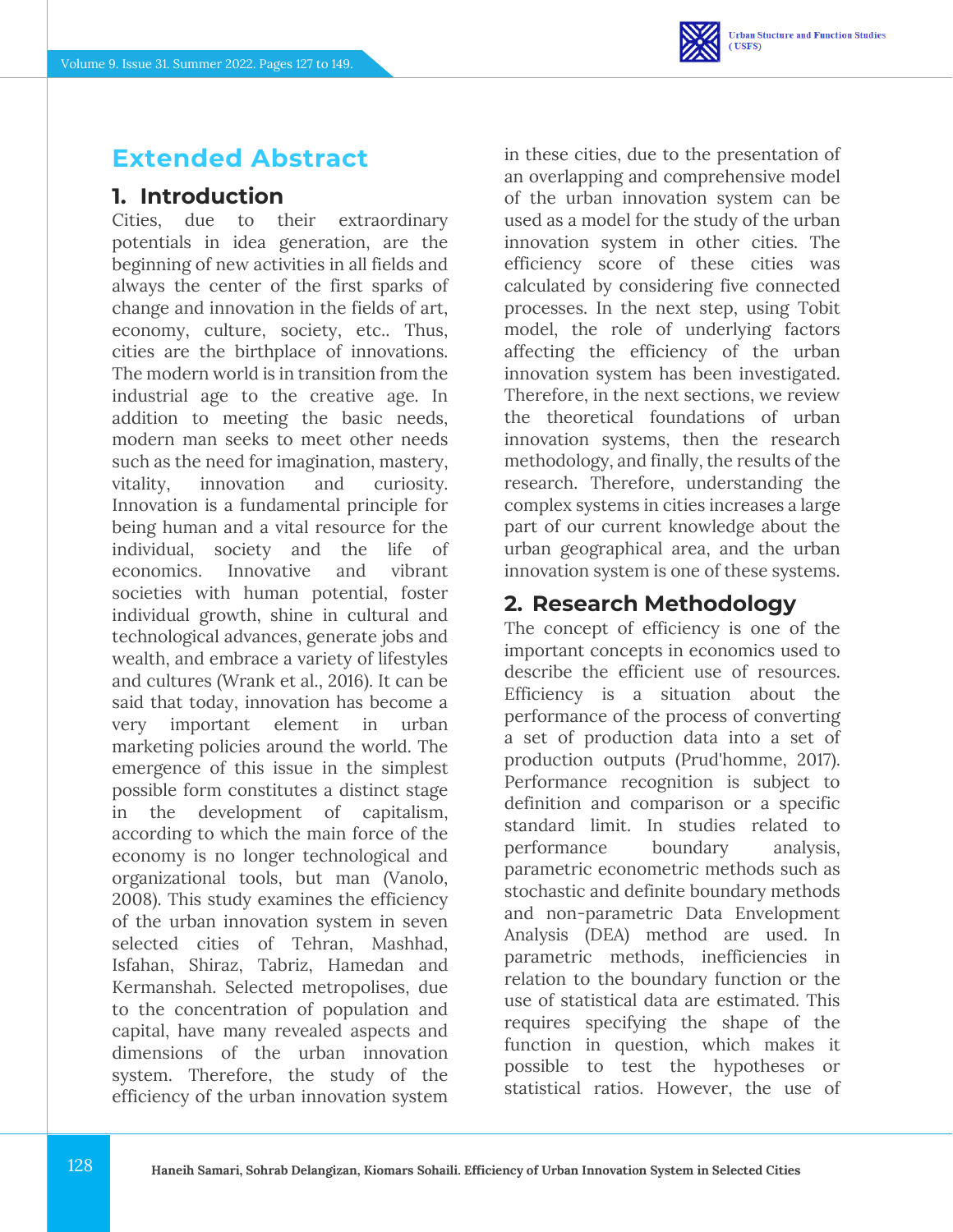

parametric methods in quality-related activities, which are generally in the services sector of the economy, is limited because it is not possible to specify a specific function for most of these types of activities. Therefore, in these cases, DEA is used. The mathematical programming approach is non-parametric and enables us to avoid the effects of inefficiency by confusing the effects of misdiagnosis of functional form (both technology and inefficiency) (Freid et al., 2008). The DEA method is a non-parametric method used to evaluate the efficiency of decisionmaking units. This study applies the DEA method to investigate seven selected cities of Tehran, Mashhad, Isfahan, Shiraz, Tabriz, Hamedan and Kermanshah during a period of 14 years from 2006-2017.

### **3. Research Findings**

To evaluate the performance of a network system, a network data analysis model is needed. Network data analysis models, unlike conventional models, do not have a standard form and their type depends on the desired network structure (Cao, 2009). In fact, the advantage of network data envelopment analysis model over conventional models is the power of differentiation of these models to determine the efficiency of each process. Therefore, in this study, the DEA model is used with a connected network structure. It was first proposed by Cao and Hong

(2008). In this model for each unit,  $X_{ij}$  (so that  $j = 1,..., n$ ) is the input of i and  $Y_{rj}$  is the output of r (so that  $r = 1, \ldots, s$ ).

In the output-driven data analysis model, under the variable scale efficiency hypothesis, efficiency coefficients are calculated as follows (Afzal, 2014):

$$
E_k = \max Z_0 = \emptyset
$$
  
s.t.  

$$
\emptyset Y_{r0} \le \sum_{j=1}^n \gamma_j Y_{rj} \qquad r = 1, 2, ..., s
$$
  

$$
X_{i0} \ge \sum_{i=1}^m \gamma_j X_{ij} \qquad i = 1, 2, ..., m
$$
  

$$
\sum_{j=1}^n \gamma_j = 1
$$
  

$$
\gamma_j \ge 0
$$

According to the study of Karianis et al. (2016) and the multi-stage model used in this study, as shown in Figure 2, the urban innovation system includes five main subprocesses: idea generation process, innovation production process, product production process, process consumption, control and modification process.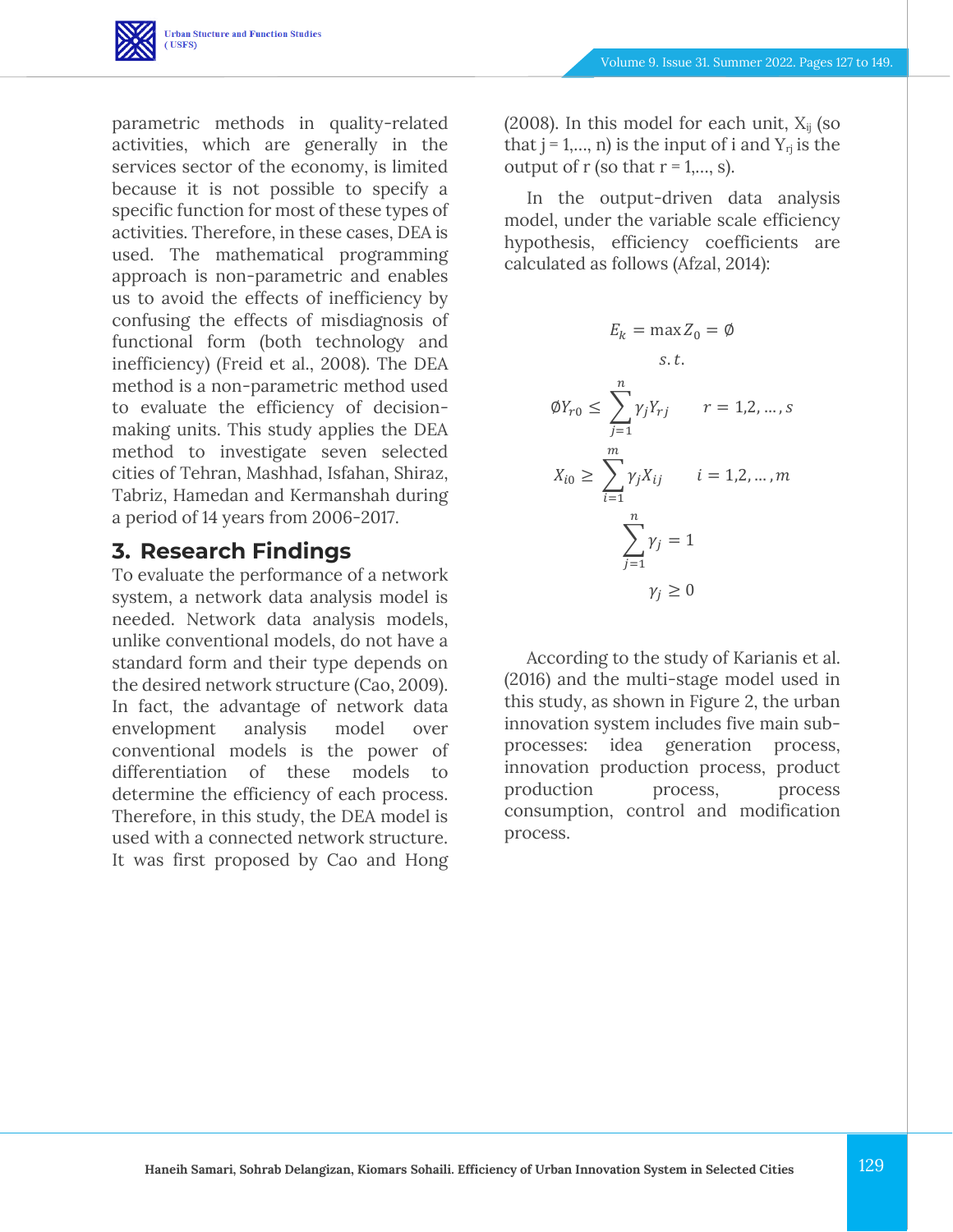



**Figure 1 Conceptual model: framework of input, middle, output and environmental variables of urban innovation system**

The statistical population of this study includes the cities of Hamedan, Kermanshah, Tabriz, Mashhad, Shiraz, Isfahan and Tehran. Due to the limited availability of data, the time domain of this research includes a 14-year period from 2006 to 1398 and the DEA program has

been used to estimate the efficiency coefficients. All statistics are extracted from the statistical yearbooks published by the municipalities of the studied cities, which are mentioned in the table below as the input, middle and output variables of the urban innovation system.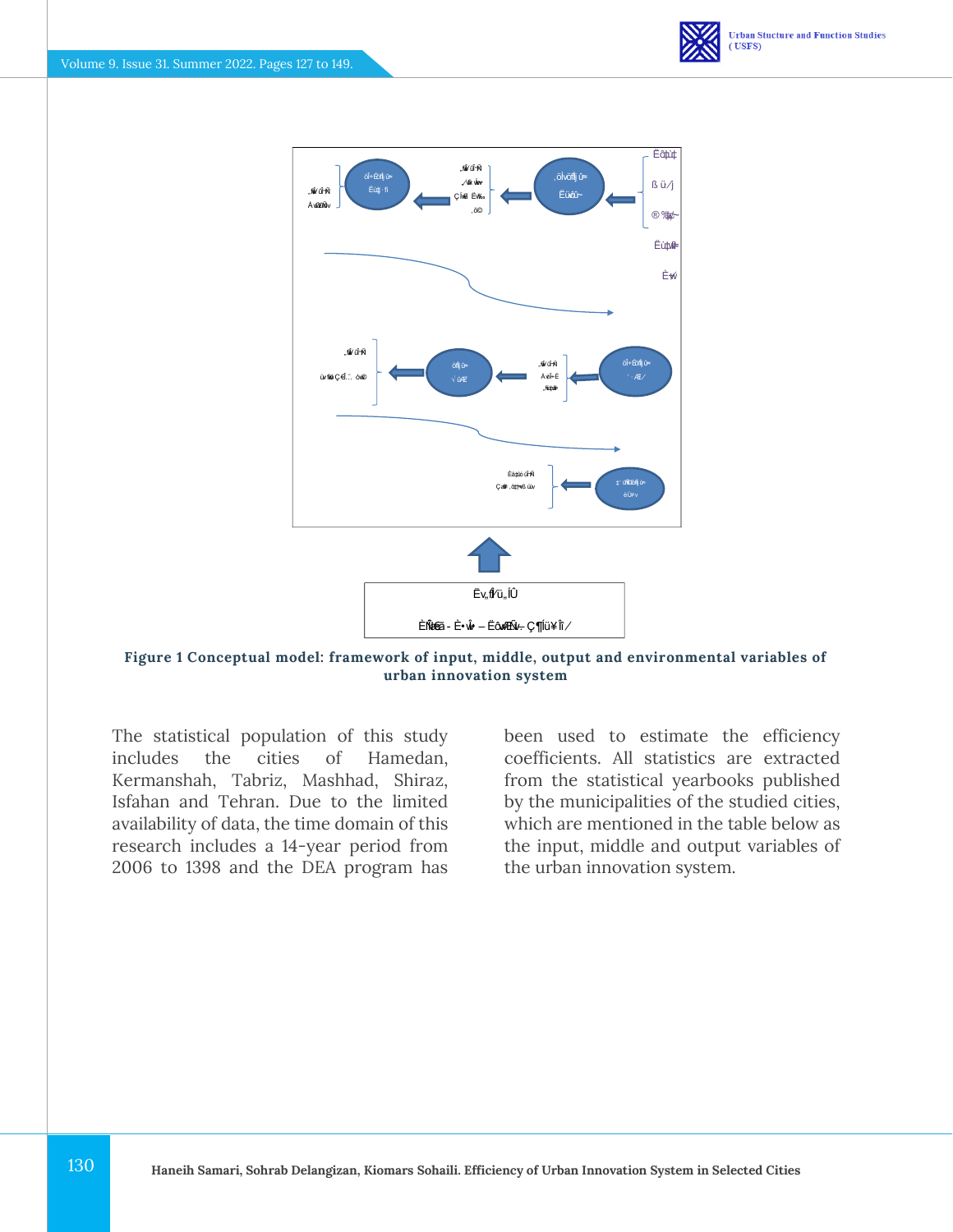

| 5     | 4     | 3     | $\mathfrak{D}$ | 1     |               |
|-------|-------|-------|----------------|-------|---------------|
| 1/00  | 0/998 | 1/00  | 1/00           | 1/00  | Tehran        |
| 0/796 | 1/00  | 0/986 | 1/00           | 0/993 | Mashhad       |
| 0/798 | 0/998 | 0/894 | 0/999          | 0/994 | <b>Tabriz</b> |
| 0/794 | 1/00  | 0/965 | 0/999          | 0/997 | Isfahan       |
| 0/897 | 0/989 | 0/989 | 0/999          | 0/996 | Shiraz        |
| 0/893 | 0/985 | 0/989 | 0/999          | 0/993 | Kermanshah    |
| 0/995 | 1/00  | 0/998 | 0/998          | 0/995 | Hamedan       |

$$
y_{it} = \alpha + \beta_1 X_{1 it} + \beta_2 X_{2 it} + \beta_3 X_{3 it} + \beta_4 X_{4 it} + \varepsilon_{it}
$$

yit = efficiency of urban innovation system in city i in year t

 $\alpha$  = width of origin

 $X_{1 it}$  = Demographic index of city i in year t

 $X_{2it}$  = Political index of city i in year t

 $X_{3 it}$  = economic index of city i in year t

 $X_{4it}$  = environmental index of city i in year t

 $\varepsilon_{it}$  = Residual error of city i in year t

The results of Scoter plot also indicate a strong linear relationship between the independent and dependent variables. According to these coefficients, the regression models can be used. Therefore, according to the existing oblique, Tobit regression should be used.

#### **Table 3. Background layer of Tobit regression**

| Coef        | Var                 | Coef                                | Var                 |  |
|-------------|---------------------|-------------------------------------|---------------------|--|
| $+x**$ (op. |                     | ***۱۸/۲۰,۰                          | Demographic index   |  |
| (P, 9)      | Environmental index | $(F, \Lambda^w)$                    |                     |  |
|             |                     | $\sim$ , oo $V$                     |                     |  |
| 119, VY     | LR chi <sub>2</sub> | $(-\circ, \circ)$                   | Political index     |  |
|             |                     | $\circ$ , $\circ$ $\circ$ $\xi$ *** |                     |  |
| ٩٨          | obs                 | $(F, \mathcal{W})$                  | Economic indicators |  |

**The numbers in parentheses represent the value of the t-statistic.**

**\*\*\* p <0/001 \*\* p <0/01 \* p <0/05**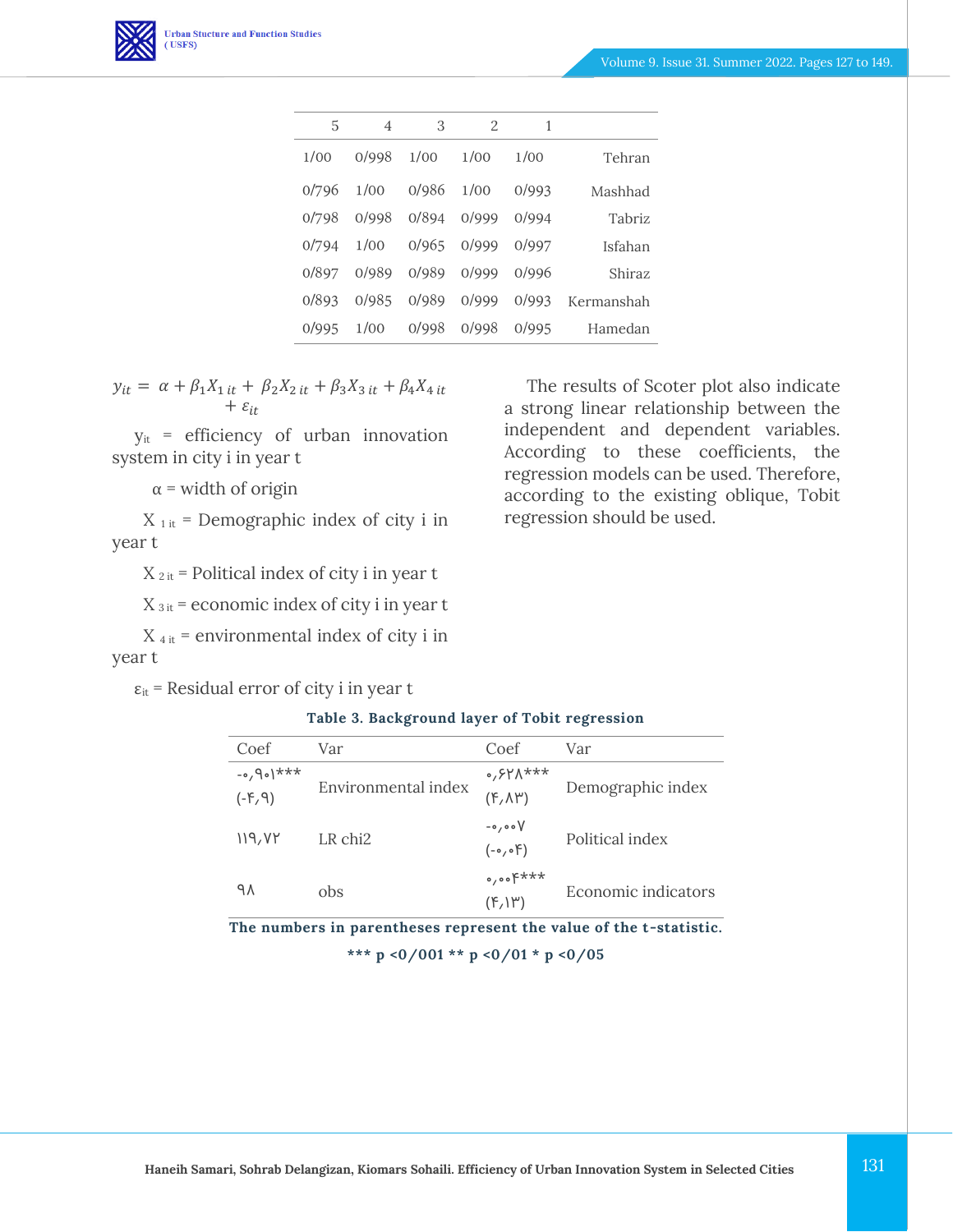

### **4. Conclusion**

Today, innovation and knowledge are considered as a symbol of human endeavor to achieve a better life, and its importance is such that part of the economic development of countries is evaluated based on their innovative achievements. Countries seeking to assert their power in the international community have increasingly invested in knowledge and innovation. In fact, it can be said that innovation has become a symbol of prosperity and the power of competitiveness at the national and international levels. Moreover, with the shortening of the life cycle of goods and the technology used in them, the category of innovation has become increasingly important in business, which means that many companies and enterprises are increasingly using sources to develop and flourish innovation. On the other hand, knowledge-based economics, as one of the key aspects of economic development, are directly based on the use of knowledge and information in production and distribution. Innovation is now more meaningful than ever in the knowledgebased economy. This capacity depends not only on the skill of the invention and the entrepreneurial nature, but also on the conditions and contexts in which innovation occurs (including how production factors are allocated), the reinforcement and encouragement of innovative activities, and the constraints that limit them. There is a widespread idea among economists and policymakers that the capacity for innovation around the world is a key factor in determining the growth rate of the economic system. Therefore, trying to understand the mechanism of dynamics and production of innovation is a prerequisite for achieving the design of policies that affect the

economic growth and development. To better understand the mechanism of innovation, it is necessary to design a set of factors affecting it in the form of a codified system. Cities, as one of the environments for fostering innovation, have always been considered by many researchers in this field. In recent decades, the structure of cities has undergone significant changes due to social and economic conditions caused by globalization and changes in the fields of communication and information. Therefore, there is a need to identify the factors affecting the urban environment accompanied by these changes. Therefore, the innovation systems identified in the urban environment directly affect the optimal allocation of factors of production by providing operational solutions with a detailed explanation of the factors affecting the reproduction of innovation, providing policy approaches , and by leading the owners of production factors to the correct direction of markets, especially knowledge-based markets, financial markets and markets for the production and consumption of goods and services. Hence, recognizing the efficiency of urban innovation systems with a direct impact on how resources are allocated, directly affects the efficiency and capability of the urban economy and on a larger scale the national economy. In this research, by determining the efficiency of urban innovation systems, its strengths and weaknesses can be realized.

The study of the efficiency of the urban innovation system in the cities of Tehran, Mashhad, Tabriz, Isfahan, Shiraz, Kermanshah and Hamedan during the period 2006-2017 shows that the city of Tehran is efficient in most of the five processes of the urban innovation system. Also, the lowest average efficiency score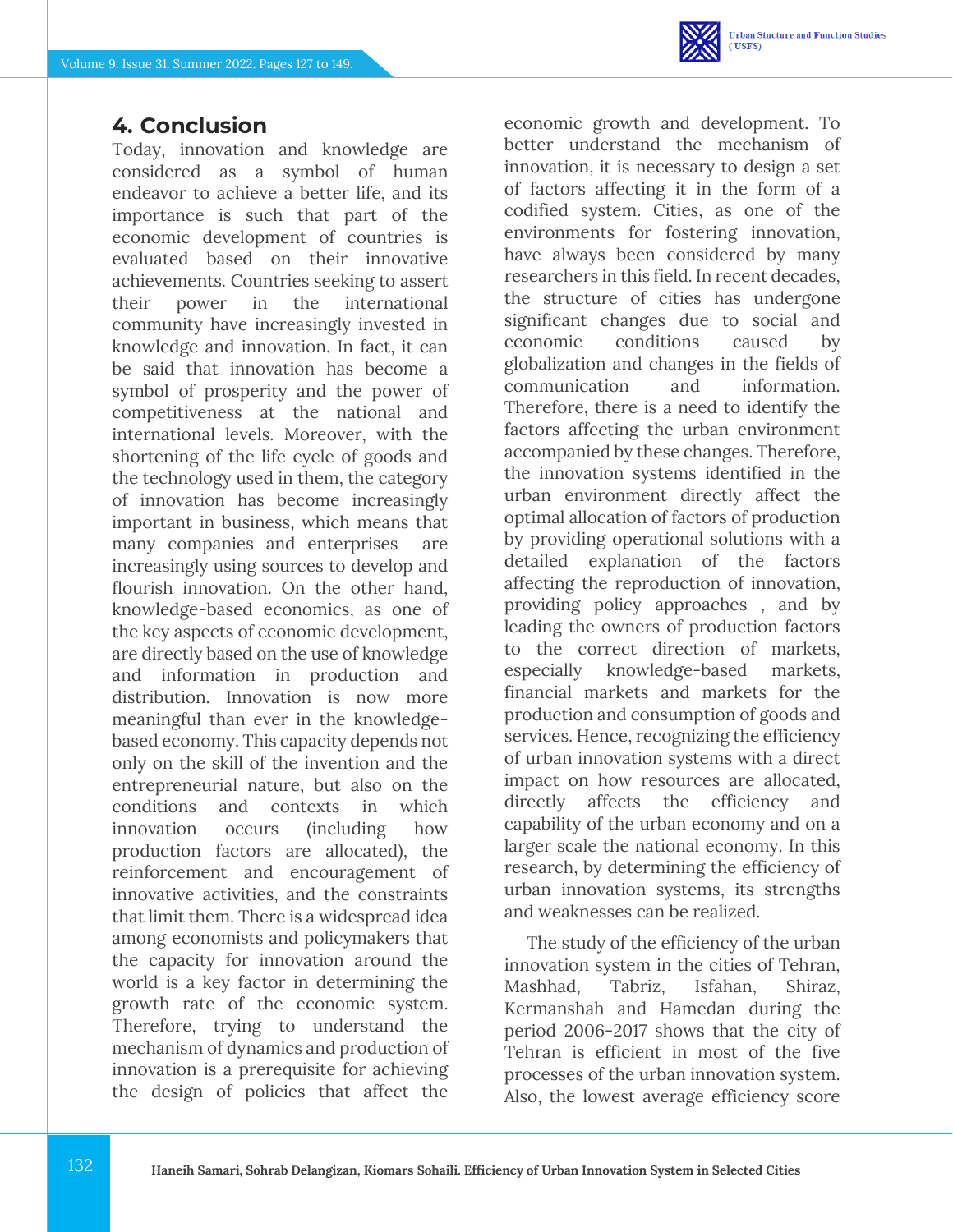

among the selected cities belongs to the fifth process. Therefore, in general, the urban innovation system requires considering the after-sales process of innovative products, such as improving sales procedures, after-sales service, etc. to increase the efficiency of the urban innovation system in the cities under study.

Finally, using the Tobit model, the effect of background layer factors on the efficiency of the studied urban innovation system was evaluated. For this purpose, demographic, political, economic and environmental indicators were considered as influential environmental factors.

According to the calculation of the efficiency of urban innovation system processes using DEA method, it was found that the city of Tehran is efficient in four of the five processes defined in this systematic set (with efficiency coefficient of one). Therefore, it can be concluded that the ratio of primary inputs to intermediate outputs and finally final output is equal, i.e., in Tehran, primary inputs such as educational, research, technological and financial infrastructure lead to the production of innovation system outputs. Several reasons can be mentioned for this issue, including the concentration of the above-mentioned infrastructures in Tehran compared to other cities in Iran. The flexibility of industries and the proper connection between the industry sector and the knowledge production sector in the context of a knowledge-based city, has led to the efficiency of the urban innovation system. However, in other studied cities such as Hamedan and Kermanshah, a growing trend is observed. Therefore, with proper distribution of innovation inputs among different cities, it is possible to

increase the efficiency of the urban innovation system.

Findings show a positive and significant relationship between economic and demographic indicators on the whole urban innovation system. This means that increasing the ratio of urban population to the total population of the country as a potential domestic market for innovations as well as increasing the urban economic participation leads to increasing the efficiency of the urban innovation system. Also, the policy index has a negative insignificant relationship with the efficiency of the urban innovation system. The insignificance of the policy index in the efficiency of the urban innovation system indicates that political activities over the years have not had the same movements as the output of the urban innovation system. Therefore, it can be said that political participation does not have a significant impact on the urban innovation system. Since appropriate political activities, including participation in elections, lead to the selection of capable political elites and policymakers, if political activities can be aligned with the country's macro-planning goals, such as the establishment of knowledge-based cities, it is expected that this variable can make a significant contribution to the efficiency of urban innovation systems.

The estimation model indicates that there is a significant negative relationship between the environmental index and the urban innovation system. Since the chemical fertilizer consumption index is considered as an environmental index, environmental pollution leads to a decrease in the efficiency of the urban innovation system. Therefore, it is suggested to reduce the environmental pollution through incentives for environmentalists and punishment for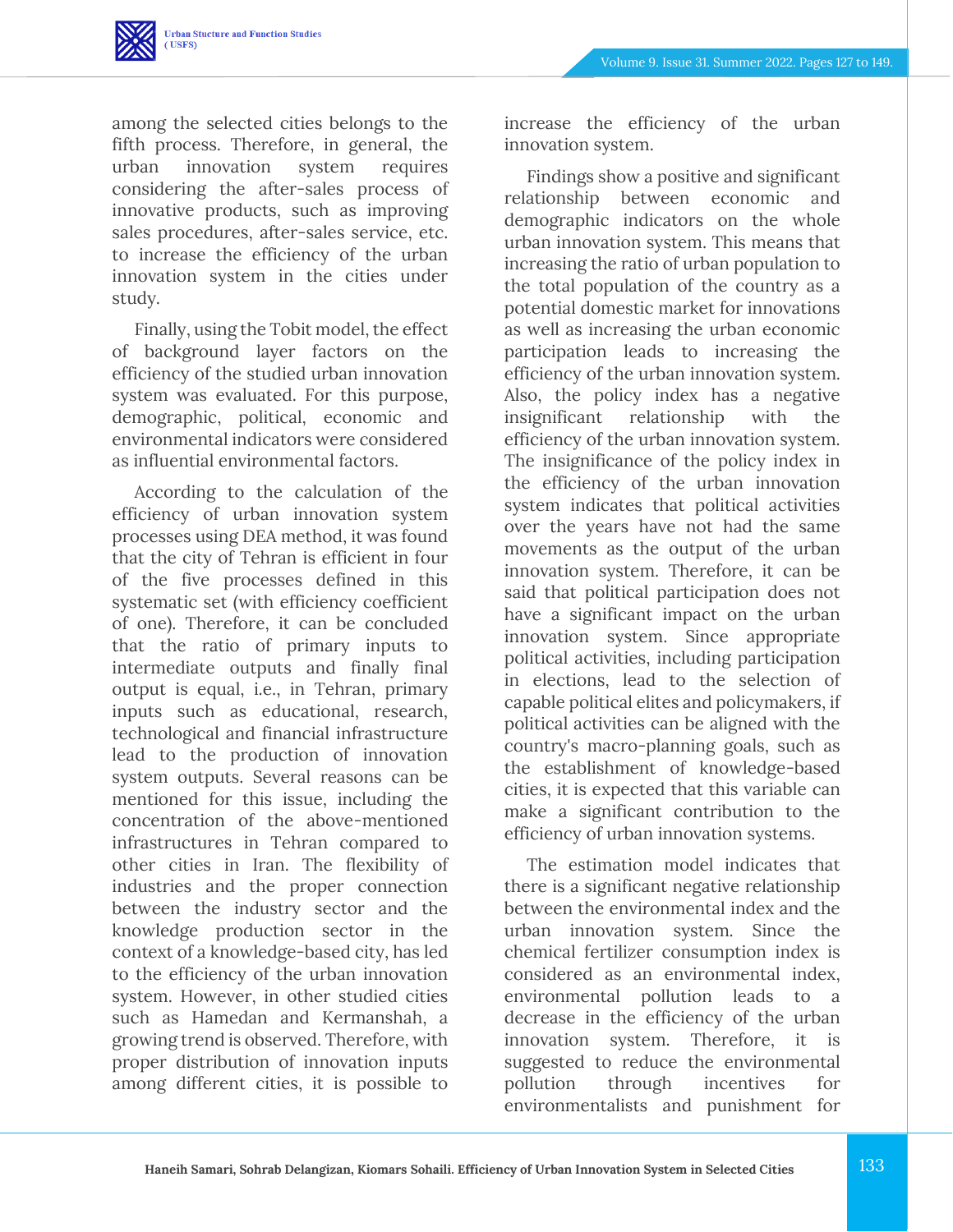

environmental polluters, helping to promote economic participation by improving macroeconomic components, adopting policies to protect investors with methods to control inflation and reduce unemployment, and providing the necessary grounds to increase the efficiency of the urban innovation system.

### **Funding**

There is no funding support.

### **Authors' Contribution**

Authors contributed equally to the conceptualization and writing of the article. All of the authors approved the content of the manuscript and agreed on all aspects of the work

### **Conflict of Interest**

Authors declared no conflict of interest.

### **Acknowledgments**

We are grateful to all the scientific consultants of this paper.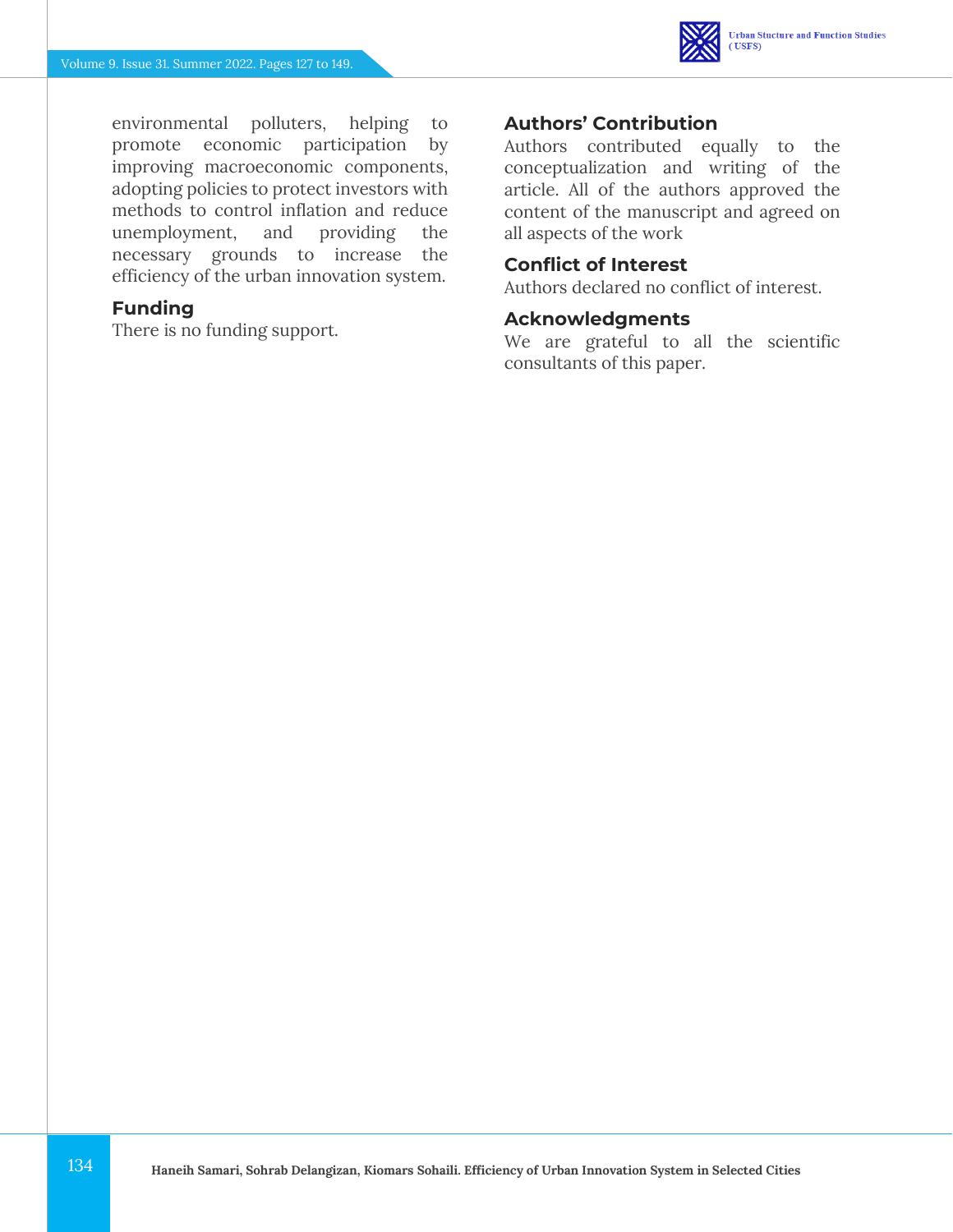

### علمی پژوهشی

**کارایی سیستم نوآوری شهری در شهرهای منتخب** 

هانیه ثمری <sup>۱</sup> ♥[،](https://www.orcid.org/0000-0002-2340-4564) سهراب دل انگیزان۲\* ♥[،](https://www.orcid.org/0000-0001-8392-1996)  کیومرث سهیلی۳

1 دانشجوی مقطع دکتری اقتصاد، گروه اقتصاد، دانشکده اقتصاد، دانشگاه رازی، کرمانشاه، ایران

2 عضو هئیت علمی و دانشیار، گروه اقتصاد، دانشکده اقتصاد، دانشگاه رازی، کرمانشاه، ایران

عضو هئیت علمی و دانشیار، گروه اقتصاد، دانشکده اقتصاد، دانشگاه رازی، کرمانشاه، ایران <sup>3</sup>

| 10.22080/USFS.2022.3626<br>doi                                                                                                                                                                                                                                                                                                                                                                                                                                                                                                                                                                                                                                 |                                                                                                                                               |
|----------------------------------------------------------------------------------------------------------------------------------------------------------------------------------------------------------------------------------------------------------------------------------------------------------------------------------------------------------------------------------------------------------------------------------------------------------------------------------------------------------------------------------------------------------------------------------------------------------------------------------------------------------------|-----------------------------------------------------------------------------------------------------------------------------------------------|
| حكىدە<br>ماهیت اقتصاد پویا و پربازده شهری باعث شده است تا با مرور زمان، این مکانهای جغرافیایی به<br>مراکز توسعه ایدههای جدید، فرصتهای سودآوری و فعالیتهای دانش بنیان بدل گردند. اقتصاد<br>امروز، به نوآوری به مثابه موتور رشد و توسعه اقتصادی مینگرد. لذا توجه به عامل نوآوری در<br>محیطهای غنی از سرمایه همچون شهرها و شناسایی سازوکار چگونگی خلق و استمرار آن، میتواند<br>راهکار بسیاری از چالشهای عمیق شهری باشد. از اینرو، این مطالعه به بررسی کارایی سیستم<br>نوآوری شهری در هفت شهر منتخب طی بازه مانی ۱۳۹۸-۱۳۸۵ با استفاده از روش تحلیل پوششی<br>دادهها (DEA) میپردازد. نتایج این پژوهش نشان میدهد شهر تهران در غالب فرآیندهای نوآوری<br>کارا بوده است. | تاريخ دريافت:<br>۱۵ شهريور ۱۴۰۰<br>تاريخ پذيرش:<br>۲۰ آذر ۱۴۰۰<br>تاريخ انتشار:<br>۱۵ تیر ۱۴۰۱<br>كليدواژه ها:<br>اقتصاد شهری، نوآوری، کارایی |

**\* نویسنده مسئول :** سهراب دل انگ یزان **آدرس:** دانشیار و عضو هدیت علمی، گروه اقتصاد، دانشکده اقتصاد، دانشگاه رازی، کرمانشاه، ایران

[delangizan@razi.ac.ir](mailto:delangizan@razi.ac.ir) **:ایمیل تلفن: ٩١٨٣٣٣٢٩٤٣**٠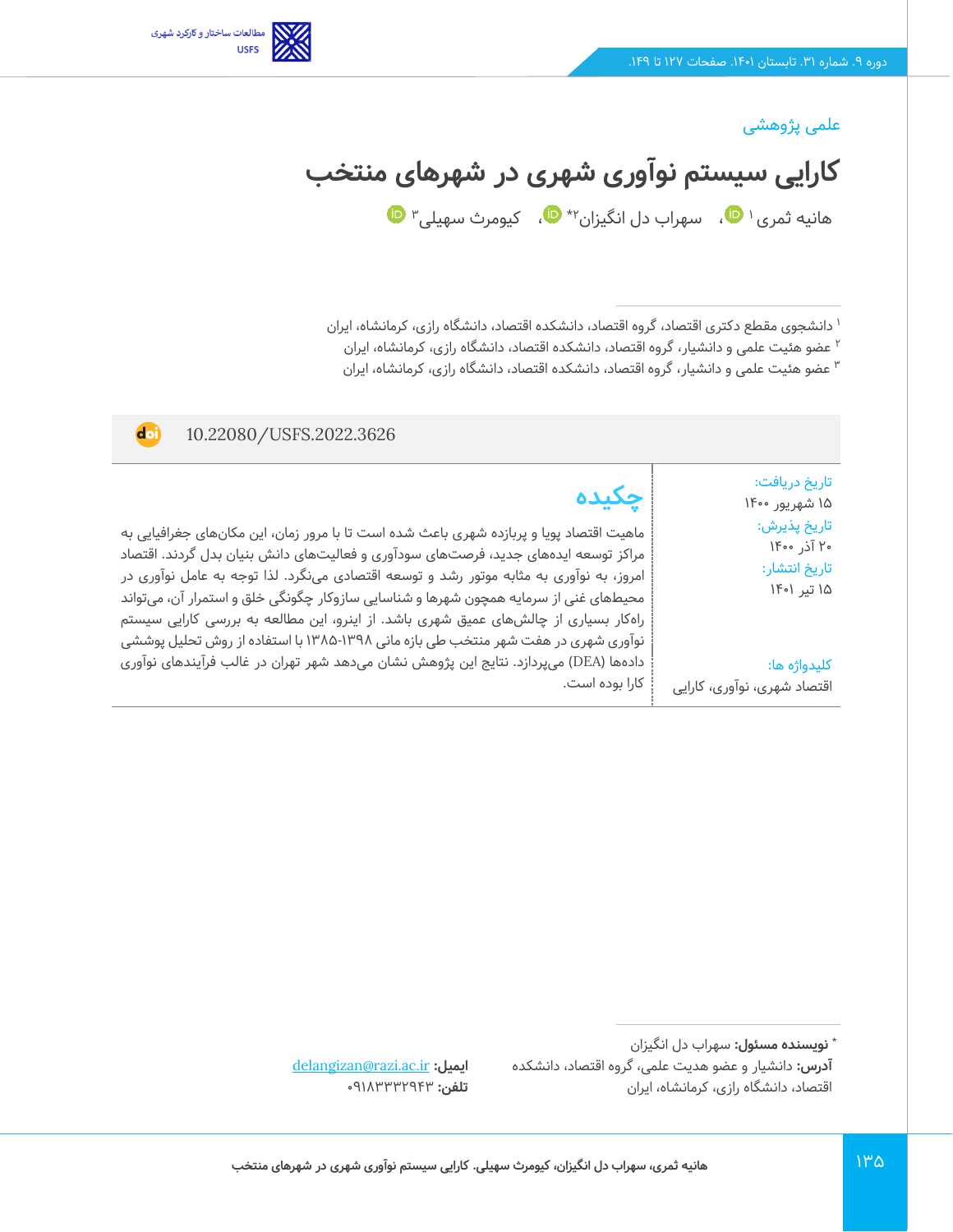## **1 مقدمه**

شهرها، به سبب پتانسیلهای فوق العاده در ایده پردازی، شروع فعالیت های نوین در تمامی عرصه ها، همواره کانون بروز اولین جرقههای تحول و تغییر در عرصه های هنری، اقتصادی، فرهنگی، اجتماعی و ... هستند و مهمترین تغییرات، ابداعات و به زبان دیگر نوآوری است. بنابراین شهرها، محل زایش نوآوری ها و سیر مستمر چرخه تولید نوآوری محسوب می شوند. جهان امروز، درحال گذار از عصر صنعتی به عصر خالق است. انسان عصر حاضر، عالوه بر تامین نیازهای اساسی در پی پاسخگویی به نیازهای دیگر خود نظیر نیاز به تخیل، چیرگی، سرزندگی، نوآوری و کنجکاوی نیز می باشد. نوآوری یک اصل اساسی برای انسان بودن و یک منبع حیاتی برای فرد، جامعه و حیات علم اقتصاد است. جوامع نوآور و پر جنب و جوش و دارای امکان انسانی، پرورش دهنده رشد فردی، درخشان در پیشرفت های فرهنگی و تکنولوژیکی، تولیدکننده شغل و ثروت و پذیرای تنوع شیوه زندگی و فرهنگ هستند (رانک و همکاران<sup>۱</sup>، ۲۰۱۶). میتوان گفت که امروزه، نوآوری بهعنوان عنصر بسیار مهمی در سیاستهای بازاریابی شهری در سراسر جهان تبدیل شدهاست. ظهور این موضوع در ساده ترین شکل ممکن به منزله مرحله متمایزی در توسعه سرمایهداری محسوب می شود، چنانکه بر اساس آن نیروی اصلی اقتصاد دیگر ابزارهای فناوری و سازمانی نیست، بلکه انسان است (وانولو<sup>۲</sup>، ۲۰۰۸). لذا درک سیستمهای پیچیده موجود درشهرها، بخش عمده ای از دانش فعلی ما را در خصوص محدوده جغرافیایی شهری افزایش می دهد و سیستم نوآوری شهری یکی از این سیستم ها است.

این مطالعه به بررسی کارایی سیستم نوآوری شهری در هفت شهر منتخب تهران، مشهد،

اصفهان، شیراز، تبریز، همدان و کرمانشاه می پردازد. کالنشهرهای منتخب به دلیل تمرکز جمعیت و سرمایه، وجوه و ابعاد آشکارشده فراوانی در خصوص سیستم نوآوری شهری دارد. لذا بررسی کارایی سیستم نوآوری شهری در این شهرها، به دلیل ارائه مدلی متداخل و همه جانبه از سیستم نوآوری شهری می تواند به عنوان الگویی برای بررسی سیستم نوآوری شهری در سایر شهرها نیز قرار گیرد. امتیاز کارآیی شهرها، با در نظر گرفتن پنج فرایند متصل محاسبه گردید. در مرحله بعد، با استفاده از مدل توبیت، نقش عوامل الیه زمینهای تأثیرگذار بر کارآیی سیستم نوآوری شهری بررسی شد. از اینرو، در بخش بعد به بررسی مبانی نظری سیستمهای نوآوری شهری، سپس روششناسی تحقیق و در انتها، به بیان نتایج حاصل از پژوهش می پردازیم.

## **2 مبانی نظری**

### **2.1 سیستم نوآوری شهری**

امروزه به خوبی مشخص شده که نوآوری فرآیند پیچیدهای است که فعالیت اجزای متعددی را میطلبد. این اجزا روابطی پیچیده با یکدیگر داشته، بهطوریکه هر دو آنها (اجزا و روابط) تحت تأثیر محیط پیرامونی قرار می گیرند. بنابراین مباحث نوآوری مستلزم دیدگاهی نظاممند است که با جامعیت الزم همراه باشد. نگرش نظام مند (سیستمی) به فرآیند نوآوری و اجزای آن، الگویی بود که در اواخر دهه 80 و اوایل دهه 90 میالدی توسط برخی از صاحب نظران سیاستگذاری علم، فناوری و نوآوری از قبیل فریمن ّ (۱۹۸۹)، نلسون ٔ (۱۹۹۳) و لاندوال<sup>۵</sup> (۱۹۹۲) ً مطرح شده و به شکل گیری نظریه نظام ملی نوآوری<sup>۶</sup> منجر گردید (فورمن و همکاران<sup>۷</sup>، ۲۰۰۲). اصطلاح نظام ملی نوآوری بیش از 25 سال است که مورد استفاده قرار می گیرد و امروزه در میان سیاستگذاران و دانش پژوهان سراسر

<sup>1</sup> . Wranke et al.

<sup>2</sup> . Vanolo

<sup>3</sup> . Freeman

<sup>4</sup> . Nelson

<sup>5</sup> . Lundvall

<sup>6</sup> . National Innovation System (NIS)

<sup>7</sup> . Furman et al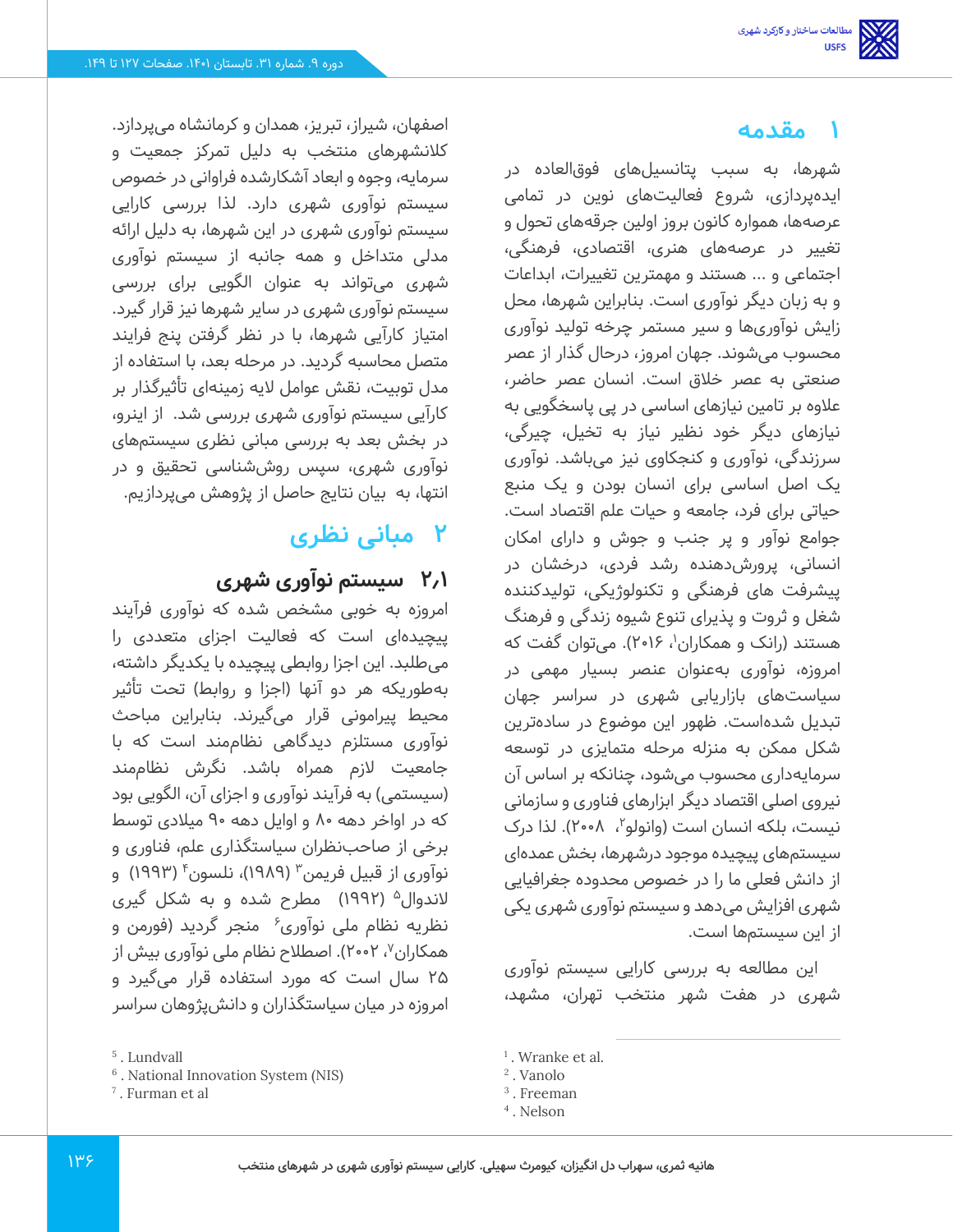

جهان بهطور گستردهای رواج پیدا کرده است. تعریف اولیه این اصطالح نخستین بار توسط فریمن در سال 1987 در مورد ژاپن، به صورت شبکه ای از نهادها در بخش های عمومی و خصوصی که فعالیتها و تعامل آنها باعث توسعه، ورود، اصالح و اشاعه تکنولوژی های جدید میشود، بیان شد (فریمن، ۱۹۸۹). در تعریفی سادهتر، نظام ملی نوآوری را می توان مجموعه پیچیدهای از فعالیتها دانست که ایده ها و دانش علمی را به واقعیت فیزیکی و کاربردهای عملی تبدیل می کند. این فرآیند، دانش را به محصوالت و خدماتی مناسب و دارای اثرات اجتماعی- اقتصادی، تبدیل می کند (خلیل'، ۲۰۰۰). مهمترین کار هر سیستم نوآوری، تولید، انتشار و کاربرد فناوری است. در واقع تولید فناوری یکی از مؤلفه های اصلی نظام نوآوری در هر کشوری است. بنابراین ویژگی اصلی این سیستم، توانایی اجزای آن در تولید، انتشار و کاربرد فناوریهایی )مصنوعات فیزیکی و دانش فنی( است که ارزش اقتصادی دارند. دانش و علم که اغلب در قالب مقاالت ارائه می شود باید به فناوری تبدیل شود، چرا که تولید علم بهتنهایی نمی تواند به پیشرفت کشور منجر گردد. بیشتر تحقیقات در سیستمهای نوآوری بر تئوری های تکاملی و پیچیدگی تمرکز می کنند که رشد اقتصادی و تغییرات تکنولوژیکی به عنوان درونزا که داخل سیستم ساخته میشود، در نظر گرفته می شود. )آسم اوغلو و همکاران<sup>۲</sup>، ۲۰۰۳) بیان میکنند که «مفهوم ایده مرکزی در نظریه سیستمهای مدرن نوآوری، آن است که چه چیزی به عنوان نوآوری در سطح کالن ظاهر می شود، در نتیجه یک فرآیند تعاملی است که شامل بسیاری از بازیگران در سطح خرد در کنار نیروی بازار و بسیاری از تعامالت که توسط نهادهای غیربازاری اداره می شوند». آنها بر این باورند که در این شرایط مشکالت هماهنگی بوجود می آید چراکه کارایی این فرآیند در سطح کالن مشاهده می شود اما به رفتار بازیگران فردی و نهادهای نظارتی خرد

مربوط می شود. منظور از نهادها در این تعریف، هنجارهای اجتماعی و همچنین نهادهای رسمی و غیر رسمی است.

فریمن ) 1989( یک سیستم نوآوری را » شبکه ای از نهادها در بخشهای عمومی و خصوصی که فعالیت و تعامل آنها منجر به تولید، واردات و توزیع تکنولوژی های جدید می گردد" تعریف می کند. لاندوال (۱۹۹۲) استدلال کرد که "ساختار تولید "و" تنظیم نهادی "دو بعد مهمی هستند که به طور مشترک سیستم نوآوری را تعریف می کنند. رویکرد سیستم های نوآوری کامال و به صراحت اهمیت "سیستمیک" الگوهای تعامالت میان مولفه های مختلف اختراعات، تحقیقات، تغییرات فنی، یادگیری و نوآوری را به تصویر می کشد. از دیدگاه سیستمهای نوآوری، تاکید کمتر بر فعالیت های مدیریت تکنولوژی داخلی بنگاههای خصوصی در سطح خرد و تاکید بیشتر در پویایی، فرآیند و تحول دانش و یادگیری در یک سیستم اقتصادی پیچیده است. گرچه بیشتر تحقیقات و ادبیات در مورد سیستمهای نوآوری ریشه های یکسان دارند اما تفاوتهای کوچکی بین مکاتب مختلف وجود دارد. سیستم نوآوری شهری یک نهاد جداگانه نیست و دارای مرزهای متخلخل است. درحالیکه برخی ازفعالیتهای دانش بنیان ممکن است به شدت در یک سیستم مشخص نوآوری شهری متمرکز شوند، برخی دیگر می توانند از مرز چندین شهر یا منطقه عبور کنند، زیرا بخش های تشکیلدهنده آنها بین محلهای مختلف توزیع می شوند. یک سیستم نوآوری شهری ممکن است شامل یک یا چند محل شناخته شده فیزیکی دانش مانند پارکهای علمی و یا دیگر مراکز دانش باشند (پوترا و ناپ<sup>۳</sup>، ۲۰۱۸).

بدیهی است، هیچ جاده منحصربه فردی به سوی یک سیستم نوآوری شهری وجود ندارد: هر شهر دارای فرهنگ، نهادها و نقاط قوت تاریخی است که ممکن است باعث تحریک و یا آغاز سازوکارهای

<sup>1</sup> . Khalil

<sup>2</sup> . Acemoglu et al

<sup>3</sup> . Putra and Knapp

**هانیه ثمری، سهراب دل انگیزان، کیومرث سهیلی. کارایی سیستم نوآوری شهری در شهرهای منتخب**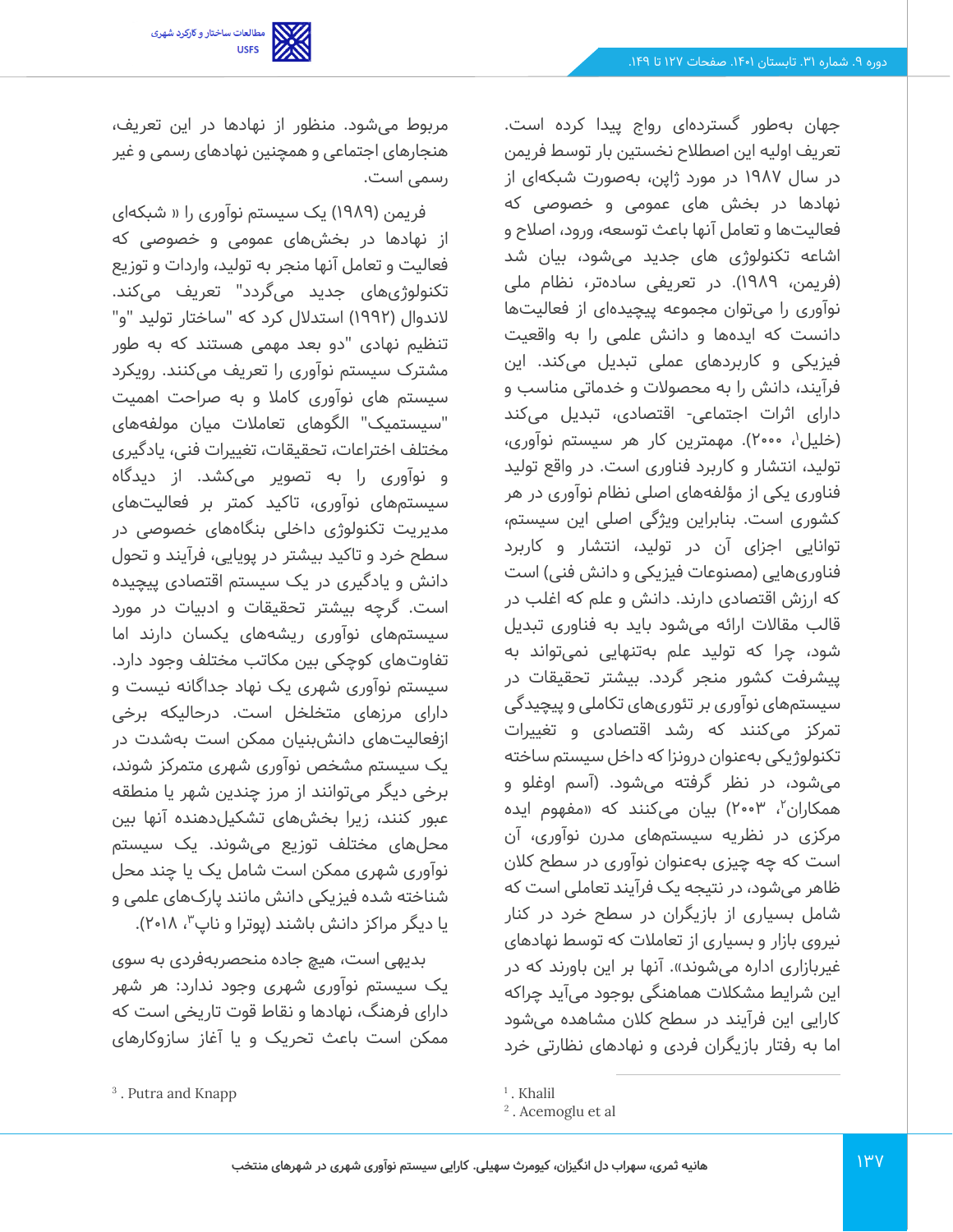سیستم نوآوری شهری گردد. همچنین هر شهر ترکیبی خاص از بازیگران، شبکهها و سیستمعاملها را دارد. در عین حال، همه چیز بستگی به وقایع تاریخی، واقعیت های فرهنگی و نهادی عمیق ریشه دار یا تصمیمات تصادفی افراد مستقل در خارج از مرزها دارد که نقش آژانس های فعال پررنگ است. حاکمیت نوآوری هوشمند در سطح شهر یا منطقه مهم است. بنابراین، رویکردهای پیشگیرانه ای برای آغاز نمودن فرآیندهای نوآوری و تقویت شبکه ها طراحی شده است. هر گونه رویکرد تنها زمانی به درستی می تواند کار کند که بازیگران در طراحی و اجرای سیاست ها دخیل باشند )ون ویندن و همکاران۱۴٬۱۴٬).

## **2.2 طراحی سیستم نوآوری شهری**

مطابق مطالعه ثمری و همکاران<sup>۲</sup> (۲۰۲۱) پنج زیرسیستم اصلی بصورت متوالی و چرخشی و یک زیرسیستم زمینهای به شرح ذیل در سیستم نوآوری شهری همدان شناسائی شده است. این پنج الیه عبارتند از: الیه اول – الیه ایده پردازی، الیه دوم - الیه تولید نوآوری، الیه سوم - الیه تولید محص ول، الیه چهارم - الیه مصرف، الیه پنجم - الیه فیدبک، کنترل و اصالح و بهبود، الیه زیرساختی )الیه زمینهای(.

الیه اول، الیه شکلگیری ایدههای خالق همانند ایده های اولیه قبل از اختراع است. ایده نوآورانه وارد شده به الیه دوم قابلیت تبدیل به محصول براساس جذابیت های تجاری را دارد. لذا امکان تامین مالی از طریق حمایت مراکز رشد و شتاب دهنده ها

وجود دارد. خروجی الیه دوم، محصول نوآروانه بازاری است، بدان معنی که محصول نوآورانه تولید شده، با شناخت بازار هدف و بازار محور است. منظور از مراکز تحقیقاتی، مجموعهای علمی است که کمک های فنی و تکنولوژیکی الزم را به تیم نوآور ارائه میدهد. در الیه سوم، مفهوم بازار در حال شکل گیری است، ریسک تولید درحال کاهش است و محصول ایجاد شده در این الیه، نوآوری آماده عرضه به بازار است. به دلیل رفع ایرادات احتمالی در ایده نوآورانه و سازگاری آن با تقاضای واقعی بازار در الیه های قبل، ریسک تولید در الیه چهارم، به مراتب پایین تر از الیه های یک تا سه است، لذا بانک ها می توانند به عنوان نهادهای تامین مالی در این الیه مطرح شوند. خروجی الیه چهارم که به عنوان عامل نوآوری وارد الیه پنجم می شود، نوآوری بازار مداری است که به دلیل افزایش چشمگیر ابعاد عرضه آن، دارای عکس العمل و انعکاس های مصرفی فراوان است. لذا در این الیه، هدف تیم نوآور، دریافت نقطه نظرات مصرفکنندگان و اصالح روندهای الزم است. باتوجه به اینکه بازار مصرفی در الیه چهارم، به مرحله اشباع رسیده است و از مرحله پنجم، رقبای نوآوری از طریق ارائه نوآوری های مشابه، سعی در تسلط بر بازار و کسب سهم از سود بازاری هستند، اصالح نوآوری و یا ارائه نوآوری در سطوح باالتر توسط تیم نوآورانه، غیرقابل اجتناب است. در این سطح، نوآور مجددا به الیه اول تولید نوآوری، وارد و این چرخه ادامه می یابد )ثمری و همکاران، 2021(.

 $\frac{1}{2}$ . Samari et al  $\frac{1}{2}$  . Van Winden et al

. Samari et al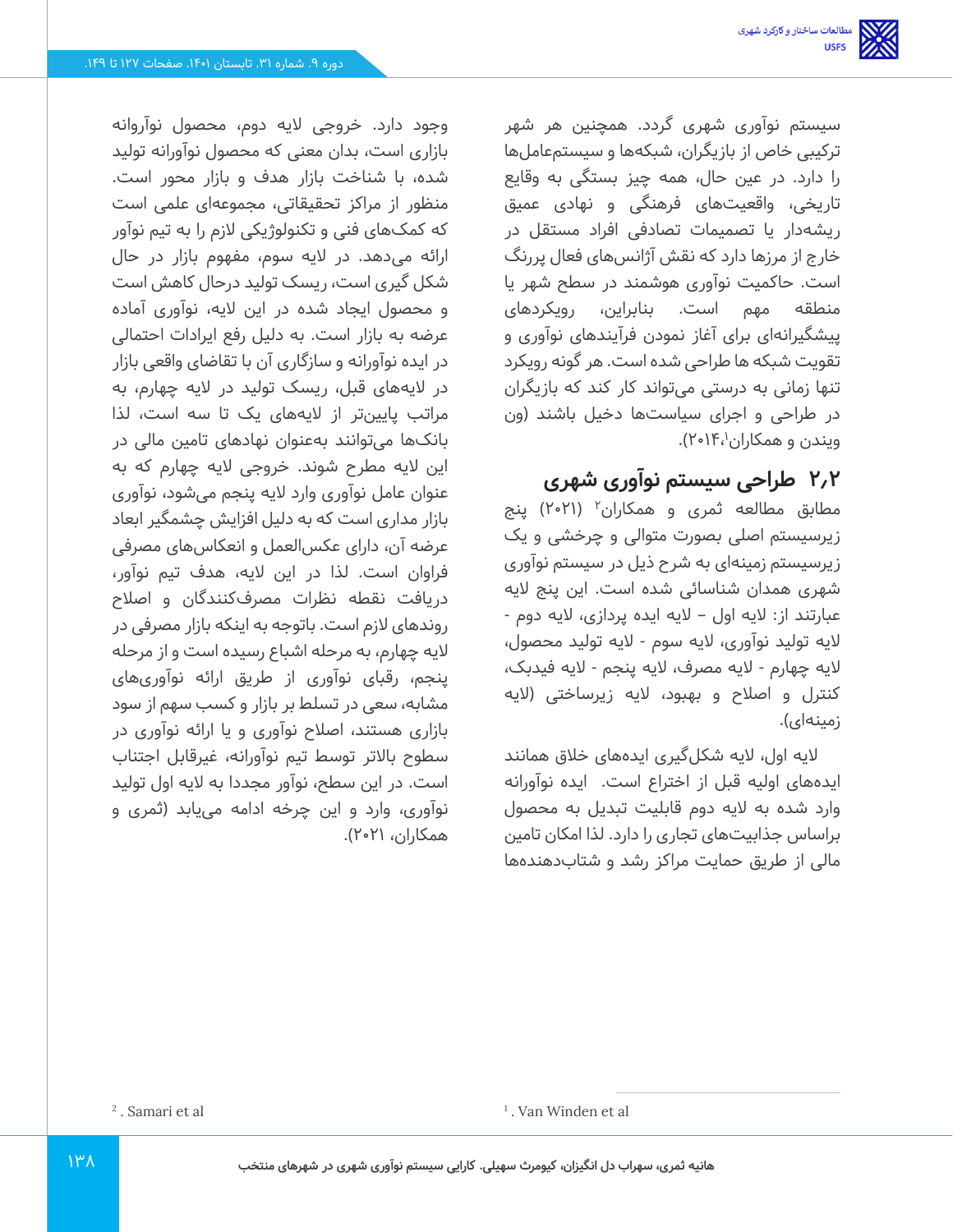



**شکل 1 ارتباط زیرسیستم های سسیستم نوآوری شهری )منبع: ثمری و همکاران، 2021(** 

# **2.3 نوآوری های شناخته شده شهری و ارتباط آن با سیستم نوآوری شهری**

در گزارش منتشره سال 2015 مجمع جهانی اقتصاد )WEF( 1 ، نوآوری شهری چهار اصل دارد:

- -1 استفاده از ظرفیت های اضافی: بسیاری از نوآوری های هوشمندانه از منابع موجود و در عین حال کم استفاده، استفاده می کنند. میتوان با ایجاد یک اقتصاد مدور فرصت هایی برای استفاده مجدد و بازیافت فراهم نمود.
- -2 قطع قله ها: از برق و آب گرفته تا جاده ها و وسایل حمل و نقل عمومی ، بیش از ٪20 ظرفیت در بیشتر اوقات آماده کار است تا بتواند با قله های تقاضا کنار بیاید. قطع این قله ها با مدیریت

تقاضای مجهز به فناوری یا ساختارهای نوآورانه قیمت گذاری می تواند بار منابع مالی و طبیعی را به میزان قابل توجهی کاهش دهد.

- -3 تفکر زیرساختی در مقیاس کوچک: شهرها همیشه به پروژه های زیربنایی بزرگ احتیاج دارند ، اما گاهی اوقات زیرساخت های مقیاس کوچک میتوانند تأثیر زیادی در یک منطقه شهری داشته باشند.
- -4 نوآوری مردم محور: بهترین روش برای بهبود شهر، بسیج شهروندان آن است. تمام نوآوری ها باید با توجه به اصول طراحی جهانی و قابل استفاده توسط افراد در هر سنی و توانایی، متمرکز بر شهروند باشد.

1 . World Economic Forum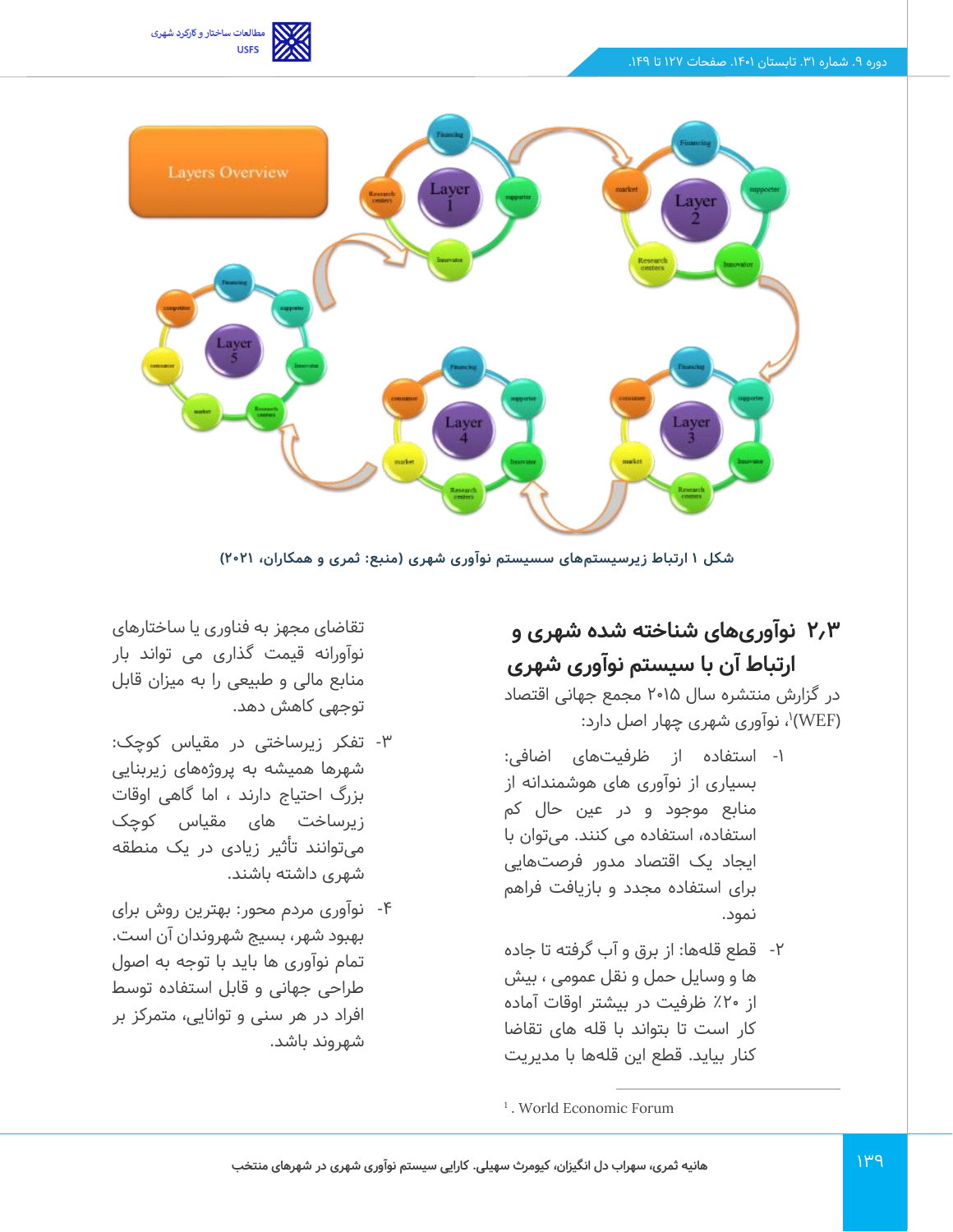براین اساس، نوآوری های شهری به ده نوع قابل تقسیم است:

-1 فضای دیجیتالی با قابلیت برنامه ریزی مجدد

مراکز شهری می توانند میزبان صنعت پاک، دانش بنیان و سبک وزن و فناوری های دیجیتالی امروز باشند. شهرها شروع به بررسی مجدد برنامه ریزی فضایی خود کرده اند تا از فضاهای موجود حداکثر استفاده را ببرند:

-2 شبکه آب، اینترنت لوله ها

مدل های مدیریت هوشمند آب با استفاده از سنسورها در لوله های شبکه، جریان را کنترل کرده و کل چرخه آب را مدیریت می کنند و آب پایدار برای انسان و محیط زیست فراهم می کنند.

-3 فضای سبز شهری

در ملبورن همه درختان در یک پایگاه داده مرکزی برچسب گذاری می شوند: شهروندان می توانند درختی را برگزینند، آن را نامگذاری کنند، رشد و جبران کربن آن را ردیابی کنند و این دادهها را از طریق شبکه های اجتماعی خود به اشتراک بگذارند.

-4 انسان های افزوده شده: نسل بعدی تحرک

ایمنی بیشتر برای عابران پیاده و حمل و نقل غیر موتوری منجر به پذیرش بیشتر حمل و نقل عمومی، کاهش ازدحام و آلودگی، سلامتی بهتر و رفت و آمد سریعتر با هزینه کمتر می شود .

-5 Co-Co-Co: تولید همزمان، گرمایش همزمان ، خنک سازی همزمان

در نیروگاه های متداول، تولید برق گرمای هدر رفته تولید می کند. سیستمهای مکانیکی Cogeneration گرمای اضافی را گرفته و استفاده می کنند، به طور قابل توجهی بهرهوری انرژی را بهبود می بخشد. به طور خاص، سیستمهای "تولید سه بعدی" از طریق جذب گرمايش یخچال و فریزر

از گرما برای گرم كردن ساختمانها یا خنك كردن آنها استفاده می كنند.

-6 شهر اشتراکگذار: از بین بردن ظرفیت اضافی

وبسایت هایی مانند Streetbank سهولت در اشتراک محصوالت بالاستفاده دیگر را برای ساکنان شهر فراهم می کنند یا در صورت عدم استفاده، آنها را به دیگران منتقل می کنند.

-7 تحرک براساس تقاضا

فناوری اطالعات و ارتباطات دیجیتال می تواند به مدیریت موثرتر ترافیک وسایل نقلیه کمک کند. اطالعات بیدرنگ امکان پایش بی سابقه زیرساخت های تحرک شهری را فراهم می کند و پتانسیل جدیدی را برای بهره برداری از ظرفیت استفاده نشده وسیله نقلیه از طریق الگوریتم های بهینهسازی پویا باز می کند.

-8 مدل سازی مجدد: زیرساخت برای ادغام اجتماعی

پروژه هایی مانند پارک کتابخانه اسپانیا به عنوان شیوه حمل و نقل عمومی به عنوان نمادهای کلیدی فرآیندی ارائه شده است که منجر به تحول فضایی، اجتماعی، اقتصادی و فرهنگی شهر شده است - اتصال ساکنان کم درآمد شهر با مراکز تجاری و ساکنان ثروتمندتر.

-9 آرایه هوشمند: قطب های خیابان هوشمند به عنوان بستری برای سنجش شهری

نسل بعدی چراغ های خیابانی LED می توانند به عنوان بستری برای انبوهی از فن آوری های سنجش عمل کنند که داده های مربوط به آب و هوا، آلودگی، فعالیت لرزه ای، حرکت ترافیک و افراد و آلودگی صوتی و هوا را جمع آوری می کند. با اتصال این تیرهای هوشمند خیابان به یک شبکه، می توان آنچه را که در سراسر شهر در حال وقوع است، درک کرد.

-10 کشاورزی شهری: سبزیجات عمودی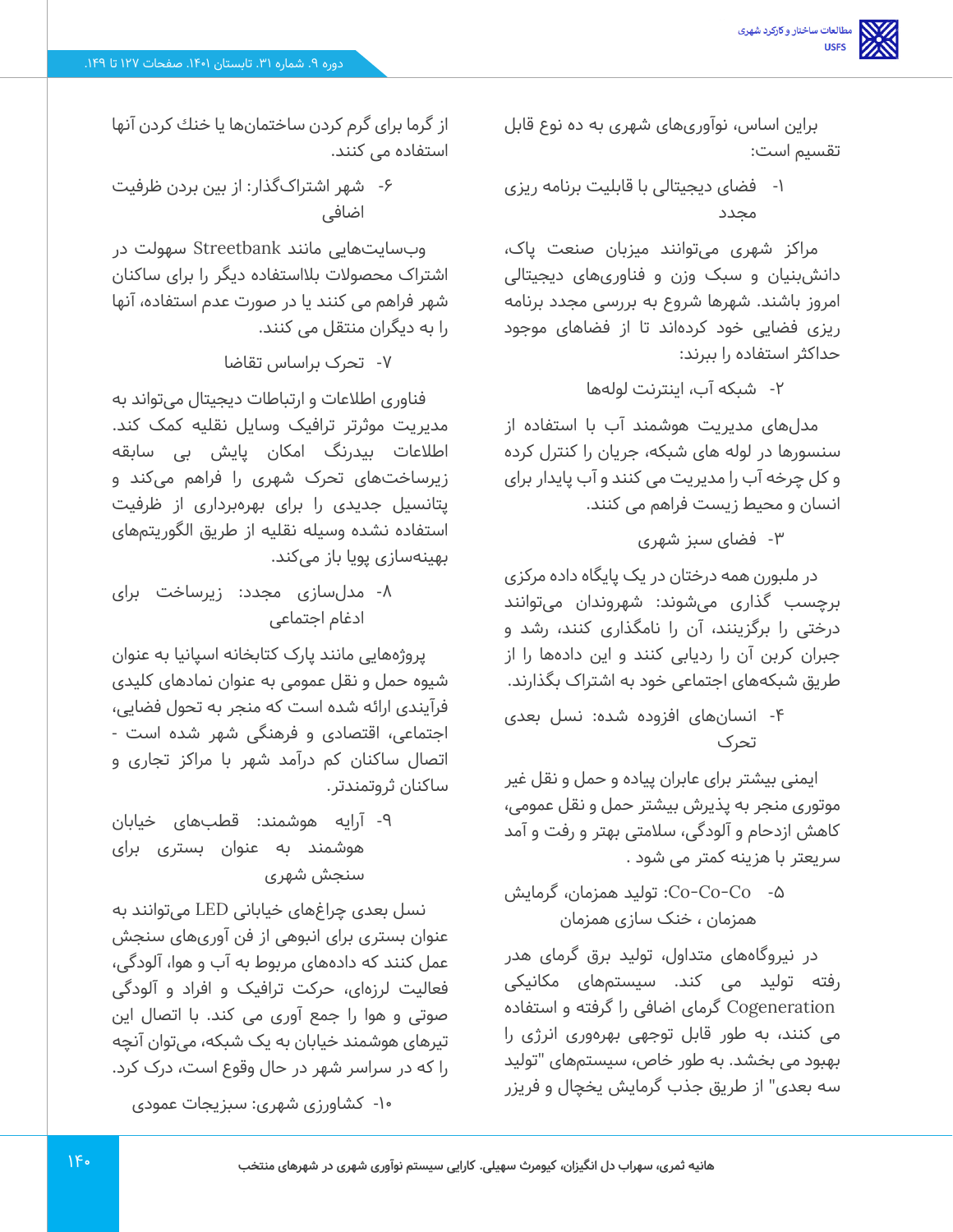

یک روش ساده برای حذف مقدار زیادی زباله از سیستم، انتقال مزرعه است. سقف ساختمان ها و حتی دیوارها می توانند از سیستمهای هیدروپونیک بدون خاک برای پرورش مواد غذایی استفاده کنند. به سیستمهای هیدروپونیک مواد مغذی را مستقیما ً ریشه ها تغذیه می کنند و تا 10 برابر کمتر از روش های سنتی آب مصرف می کنند.

# **2.4 اقتصاد دانش بنیان و سیستم نوآوری شهری**

رویکرد توسعه دانش بنیان، نخستین بار در سال 1995 برای احیای شهرهای صنعتی اروپا و آمریکا، از طریق ارتقای ظرفیت های انسانی و نهادی و ایجاد محیطهای مساعد خالقیت، نوآوری، آموزش و تغییر، شکل گرفت. منظور از توسعه نه تنها رشد اقتصادی بلکه تمام پارامترهایی است که کیفیت زندگی و پایداری را در یک زمینه بین المللی منعکس می کند؛ بنابراین از فعالیتهای تولیدمحور سنتی کاملاً متفاوت است. توسعه دانش بنیان، بر اصطالحات فاکتورهای نرم؛ یعنی نرم افزار، موجود زنده و سازگاری، تأکید دارد و نیازمند استراتژیهای متفاوتی است (کریمی و جمالینژاد<sup>י</sup>، ۱۳۹۰). شهر دانش بنیان، شهری است که هدف آن، توسعه مبتنی بر دانش از طریق تشویق، ایجاد، به اشتراک گذاری، ارزیابی، تجدید و بهروز نمودن مستمر دانش از طریق تعامل پایدار شهروندان یک شهر با یکدیگر و شهروندان سایر شهرها و با پشتیبانی به اشتراکگذاری دانش، نوآوری، طراحی مناسب و شبکهها و زیرساخت ها است )ایگیتکانلر و همکاران ّ، ۲۰۰۸). لذا تطابق کامل بین تعریف مجمع جهانی اقتصاد از نوآوری های ده گانه شهری و اقتصاد دانش بنیان شهری وجود دارد، بنحوی که مطابق تقسیمبندی مجمع جهانی اقتصاد، تمامی آیتم های نوآوری شهری، ریشه در توسعه شهر دانش بنیان دارد. هدف از توسعه شهر دانش بنیان، رسیدن به هدف غایی علم اقتصاد یعنی تخصیص بهینه منابع

و استفاده حداکثری از منابع موجود است، بنحوی که ایجاد شهر دانش بنیان به افزایش کارآیی اقتصادی منجر شود. براین اساس، الزم به نظر می رسد تا کارآیی سیستم نوآوری شهری در زیرالیههای طراحی شده آن، بررسی گردد. لذا سئوال کلیدی این پژوهش، باتوجه به مدل سیستم نوآوری شهری موجود، محاسبه کارآیی این سیستم در شهرهای منتخب است.

# **3 روش تحقیق**

مفهوم کارآیی، یکی از مفاهیم مهم در علم اقتصاد است که برای توصیف استفاده کارآمد از منابع بهکار گرفته میشود. کارآیی، وضعیتی درباره عملکرد فرایند تبدیل مجموعهای از داده های تولید به مجموعهای از خروجیهای تولید است (پرودوم<sup>۳</sup>، 2017(. تشخیص کارآیی منوط به تعریف و مقایسه یا یک حد استاندارد مشخص است. در مطالعات مربوط به تحلیل مرز کارآیی، از روش های پارامتریک اقتصادسنجی مانند روش مرزی تصادفی و قطعی و روشهای ناپارامتریک تحلیل پوششی داده های بیشتر سایر روش ها استفاده می شود. در روش های پارامتریک، ناکارآیی نسبت به تابع مرزی یا استفاده از داده های آماری تخمین زده می شود. این امر مستلزم مشخص کردن شکل تابع موردنظر است که امکان آزمون فرضیات یا نسبت های آماری را میسر میسازد. اما استفاده از روشهای پارامتریک در فعالیتهایی با زمینه کیفی که عموما در بخش خدمات اقتصاد قرار می گیرند، با محدودیت مواجه است زیرا امکان تصریح یک تابع خاص برای اغلب این نوع فعالیت ها وجود ندارد. لذا در این موارد از تحلیل پوششی دادهها (DEA)\* استفاده میشود. رویکرد برنامه نویسی ریاضی، غیرپارامتریک است و ما را قادر می سازد تا از سردرگمی در تشخیص اثرات ناشی از تشخیص غلط فرم تابعی )هم فناوری و هم ناکارآمدی)، از اثرات ناکارآیی اجتناب کنیم (فرد و

<sup>3</sup> . Prud'homme

<sup>4</sup> . Data Envelope Analysis

<sup>1</sup> . Karimi and Jamali Nejad

<sup>2</sup> . Yigitcanlar et al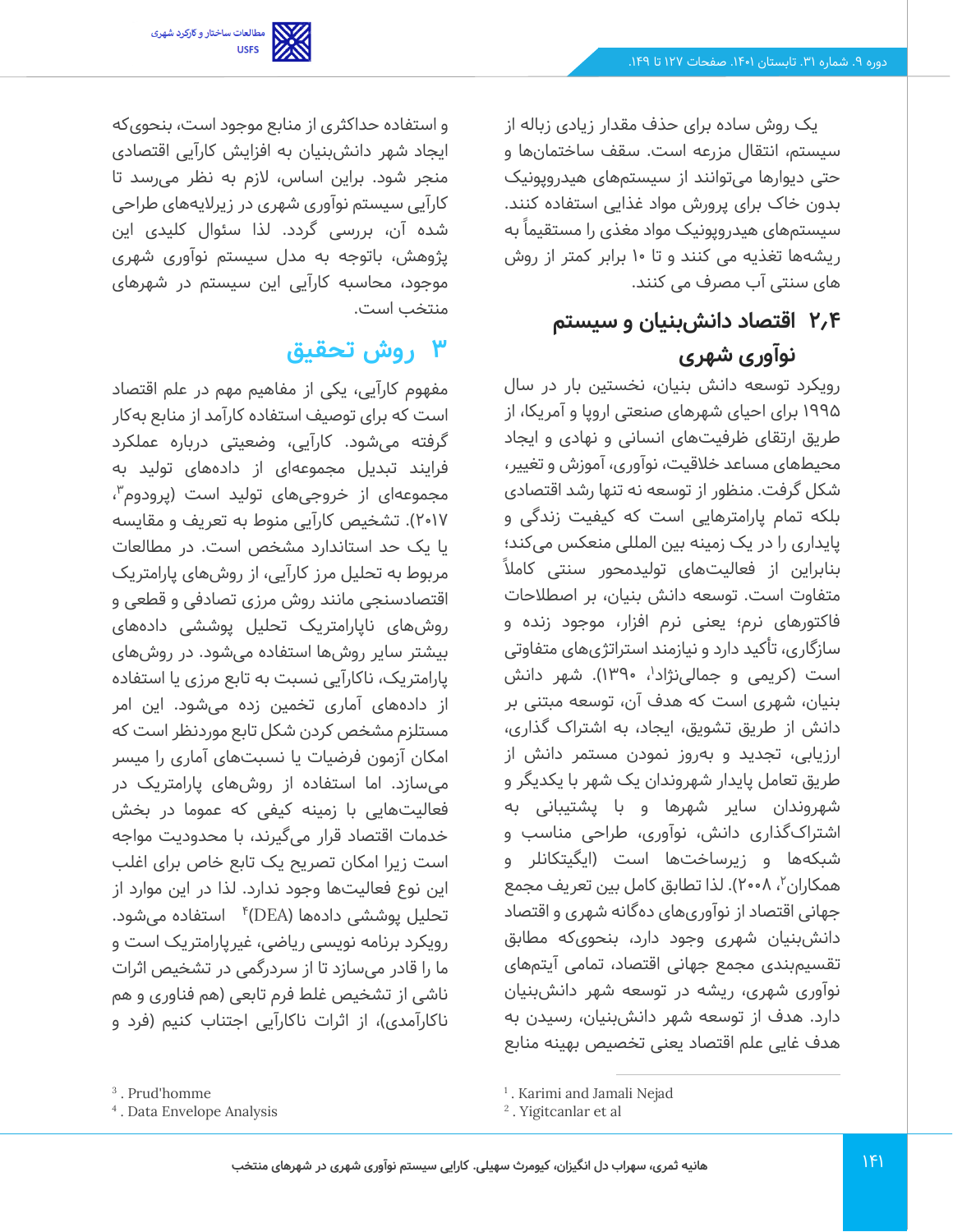همکاران'، ۲۰۰۸). روش تحلیل پوششی دادهها، یک روش ناپارامتریک است که برای ارزیابی کارآیی واحدهای تصمیم گیرنده، به کار می رود که در این پژوهش، مورد استفاده قرار گرفته است. تحلیل پوششی داده ها براساس «برنامهریزی خطی» ایجاد شده است و ابزاری برای اندازهگیری و مقایسه کارایی چندین واحد تصمیم سازی محسوب می شود، بخصوص در زمانی که فرآیند تولید از یک ساختار ورودی و خروجی تشکیل شده باشد. لذا از آنجاکه سیستم نوآوری طراحی شده براساس مکانیسم ورودی – خروجی است و همچنین چند شهر مختلف به عنوان واحد تصمیم گیری انتخاب شده اند و نظر به اینکه امکان تصریح مدل اقتصاد سنجی باتوجه

# **4 یافتهها و بحث**

برای ارزیابی کارآیی یک سیستم شبکهای، یک مدل تحلیل پوشش داده های شبکهای نیاز است. مدل های تحلیل پوشش داده های شبکه ای، بر خالف مدل های معمولی و مرسوم، یک فرم استاندارد ندارند و نوع آنها بستگی به ساختار شبکه مورد نظر دارد (کائو۲، ۲۰۰۹). در واقع، مزیت مدل تحلیل پوششی دادههای شبکهای نسبت به مدلهای مرسوم، قدرت تمایز این مدل ها، تعیین کارآیی هر فرآیند است. لذا در این مطالعه، از مدل تحلیل پوششی دادهها با ساختار شبکهای متصل که توسط کائو و هونگ<sup>۳</sup> (۲۰۰۸) در این مدل برای هر واحد، X<sub>ij</sub> (بطوریکه j=1,…,n) به عنوان ورودی i ام و  $Y_{\text{ri}}$  به عنوان خروجی r ام (بطوریکه s (r = 1, …, s تعریف می شوند.

در مدل تحلیل پوشش دادههای خروجی محور تحت فرضیه بازده مقیاس متغیر، ضرایب کارآیی به صورت زیر محاسبه میشوند (افضل<sup>۴</sup>، ۲۰۱۴):

دوره ۹. شماره ۳۱. تابستان ۱۴۰۱. صفحات ۱۲۷ تا ۱۴۹.

به ماهیت کیفی کار همراه با تورش احتمالی خواهد بود، لذا روش تحلیل پوشش داده ها، مناسب ترین روش می باشد.

نمونه موردمطالعه هفت شهر منتخب تهران، مشهد، اصفهان، شیراز، تبریز، همدان و کرمانشاه طی بازه زمانی ۱۴ ساله ۱۳۹۸-۱۳۸۵ می باشد. همچنان که در بخش 2.2 نشان داده شد، یکی از مهم ترین مولفه های سیستم های نوآوری شهری وجود منابع انسانی است. کالنشهرهای منتخب، دارای تعداد قابل توجهی از جمعیت دانشگاهی هستند که این موضوع به عنوان مولفه مهمی در انتخاب نمونه مورد بر رسی دخیل بوده است.

$$
E_k = \max Z_0 = \emptyset
$$
  
s.t.  

$$
\emptyset Y_{r0} \le \sum_{j=1}^n \gamma_j Y_{rj} \qquad r = 1, 2, ..., s
$$
  

$$
X_{i0} \ge \sum_{i=1}^m \gamma_j X_{ij} \qquad i = 1, 2, ..., m
$$
  

$$
\sum_{j=1}^n \gamma_j = 1
$$
  

$$
\gamma_j \ge 0
$$

 )2016( <sup>5</sup> باتوجه به مطالعه کاریانیس و همکاران مدل چند مرحله ای مورد استفاده در این مطالعه مطابق شکل شماره ۲، سیستم نوآوری شهری را شامل پنج زیرفرآیند اصلی درنظر گرفته می شود: فرآیند ایده پردازی، فرآیند تولید نوآوری، فرآیند تولید محصول، فرآیند مصرف، فرآیند کنترل و اصالح.

1 . Freid et al

<sup>4</sup> . Afzal

<sup>5</sup> . Carayannis et al

<sup>2</sup> . Kao

<sup>&</sup>lt;sup>3</sup>. Kao and Hwang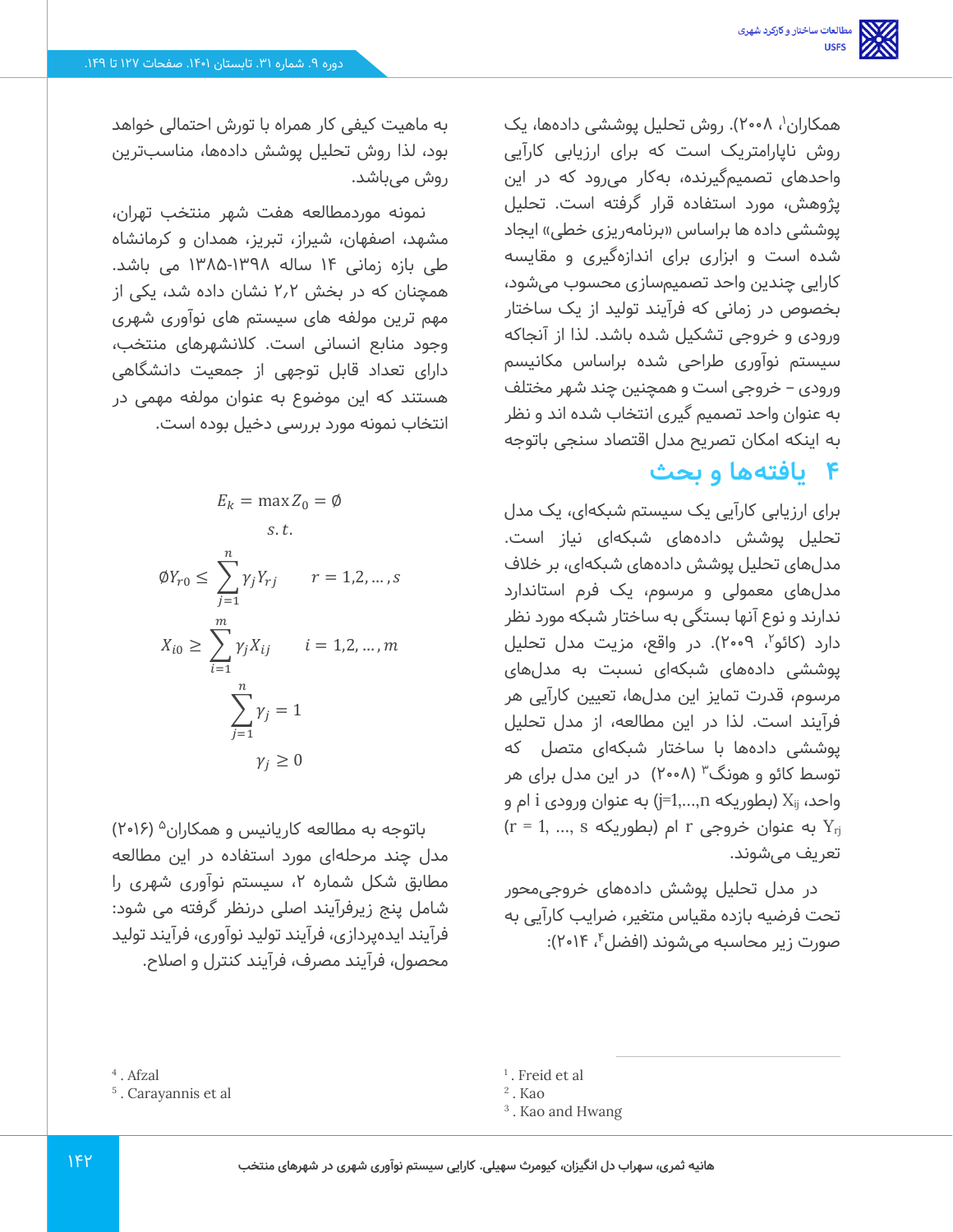



#### **شکل 2 مدل مفهومی: چهارچوب متغیرهاي ورودي، میانه، خروجی و محیطی سیستم نوآوری شهری**

جامعه مورد مطالعه این پژوهش، شهرهای همدان، کرمانشاه، تبریز، مشهد، شیراز، اصفهان و تهران است. با توجه به محدودیت موجود بودن داده ها، قلمرو زمانی این پژوهش شامل یک دوره 14 ساله از سال 1385 تا 1398 می باشد و از برنامه deap برای

برآورد ضرایب کارآیی استفاده شده است. کلیه آمار مستخرج از سالنامههای آماری منتشره شهرداری های شهرهای موردمطالعه میباشد که در جدول ذیل به متغیرهای ورودی، میانه و خروجی سیستم نوآوری شهری اشاره شده است.

| فرآيند پنجم                        |                                 | فرآيند چهارم                                    |                                 | فرآيند سوم                |                                 | فرآيند دوم       |                                 |                                      | فرآيند اول                                                                                                                                        |
|------------------------------------|---------------------------------|-------------------------------------------------|---------------------------------|---------------------------|---------------------------------|------------------|---------------------------------|--------------------------------------|---------------------------------------------------------------------------------------------------------------------------------------------------|
| متغير<br>خروجى                     | متغير<br>ورودى                  | متغير ميانه                                     | متغير<br>ورودى                  | متغير<br>مىانە            | متغير<br>ورودى                  | متغير<br>مىانە   | متغير<br>ورودى                  | متغير ميانه                          | متغير ورودى                                                                                                                                       |
| نسبت<br>ارزش افزوده<br>بخش<br>صنعت | متغير<br>میانه<br>فرآيند<br>قبل | نسبت<br>شاخص قيمت<br>کالاها و<br>خدمات<br>مصرفى | متغير<br>ميانه<br>فرآيند<br>قبل | نسبت<br>توليدات<br>فناوري | متغير<br>ميانه<br>فرآيند<br>قبل | نسبت<br>اختراعات | متغير<br>میانه<br>فرآيند<br>قبل | نسبت پایان<br>نامه های<br>مورد حمایت | نسبت باسوادى<br>بزرگسالان<br>(آموزش)<br>نسبت<br>دانشجويان<br>مقطع دكترى<br>(پژوهش)<br>نسبت سپرده<br>گذاری (مالی)<br>نسبت نفوذ<br>اينترنت (فناوري) |

#### **جدول 1 متغیرهای تحلیل پوششی داده های سیستم نوآوری شهری**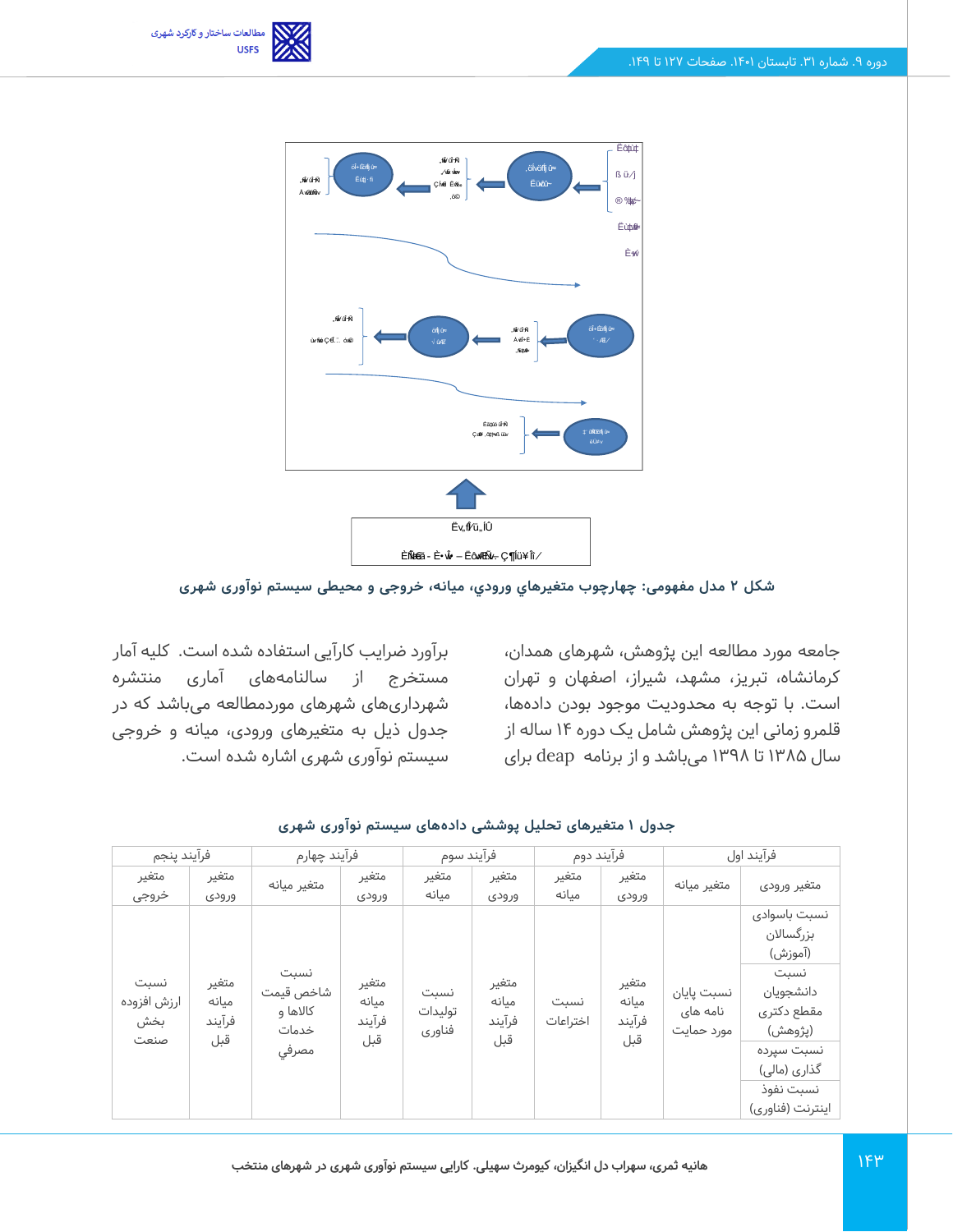| فرآيند ينجم    | فرآيند چهارم | فرآيند سوم               | فرآيند دوم        | فرآیند اول     |          |
|----------------|--------------|--------------------------|-------------------|----------------|----------|
| $\sqrt{\circ}$ | ۹۹۸،         | $\sqrt{\circ}$           | $\sqrt{\circ}$    | $\sqrt{\circ}$ | تهران    |
| $\sqrt{Y}$     | ە / \        | 919                      | $\sqrt{\circ}$    | ۳۹۹۳،          | مشهد     |
| $\Lambda$ PV   | ۹۹۸،         | $9P/\sqrt{9F}$           | $PPP\backslash o$ | 999F           | تبريز    |
| 0/VP           | ە / \        | ۵٬۹۶۵                    | $PPP\backslash o$ | VPP            | اصفهان   |
| 0/19V          | $P$ A $P$    | $P$ $\wedge$ $P$ $\circ$ | $PPP\backslash o$ | 8P             | شيراز    |
| $M$ ۹۳         | ۵۸۴/۰        | PAP                      | $PPP\$            | ۳۹۹۳،          | كرمانشاه |
| ۵۳۴۱۰          | ە / \        | ۸۹۹۸،                    | ۸۹۹۸،             | ۵۳۴۱۰          | همدان    |

جدول ۲ میانگین ضرایب کارآیی سیستم نوآوری شهری شهرهای منتخب طی سالهای ۱۳۹۸-۱۳۸۵

مطابق جدول فوق، شهر تهران در فرآیند اول، شهرهای مشهد و تهران در فرآیند دوم، شهر تهران در فرآیند سوم، شهرهای مشهد، اصفهان و همدان در فرآیند چهارم و شهر تهران در فرآیند پنجم کارآ هستند.

در مرحله بعد، به بررسی تأثیر عوامل الیه زمینهای بر کارآیی سیستم نوآوری شهری در شهرهای مورد مطالعه پرداخته میشود. همانطور که گفته شد، متغیرهای الیه زمینهای در این مقاله، شاخص محیط زیست )نسبت مصرف کودهای شیمیایی)، شاخص اقتصادی (نسبت مشارکت اقتصادی)، شاخص سیاسی (نسبت مشارکت در انتخابات)، شاخص جمعیتی) است.

به منظور بررسی تأثیر متغیرهای الیه زمینه ای بر میزان کارآیی سیستم نوآوری شهری، از مدل توبیت استفاده شده است. به طور کلی، مدل های توبیت، خانوادهای از مدلهای رگرسیون آماری هستند که رابطه بین یک متغیر وابسته ( $y$ ) و یک

بردار از متغیرهای مستقل ( $x$ i) را توصیف میکنند. رگرسیون توبیت در پژوهش حاضر با استفاده از نرم افزار stata، به صورت رابطه زیر است:

 $y_{it} = \alpha + \beta_1 X_{1 it} + \beta_2 X_{2 it} + \beta_3 X_{3 it} + \beta_4 X_{4 it}$  $+ \varepsilon_{it}$ 

ارآیی سیستم نوآوری شهری در شهر i ام $y_{it}$ در سال t

= عرض از مبدا

 $t$  شاخص جمعیتی شهر i در سال t =  $X_{1 it}$  $t$  شاخص سیاسی شهر i در سال t =  $X_{2\,it}$  $t$  شاخص اقتصادی شهر i در سال t =  $X_{3 it}$ شاخص زیست محیطی شهر i در سال =  $X_{4 it}$ 

 $t$  خطای باقیمانده شهر i در سال $\varepsilon_{it}$ 

با توجه به این ضرایب قابلیت به کارگیری مدل های رگرسیونی وجود دارد. لذا با توجه به اریب موجود باید از رگرسیون توبیت استفاده کرد.

t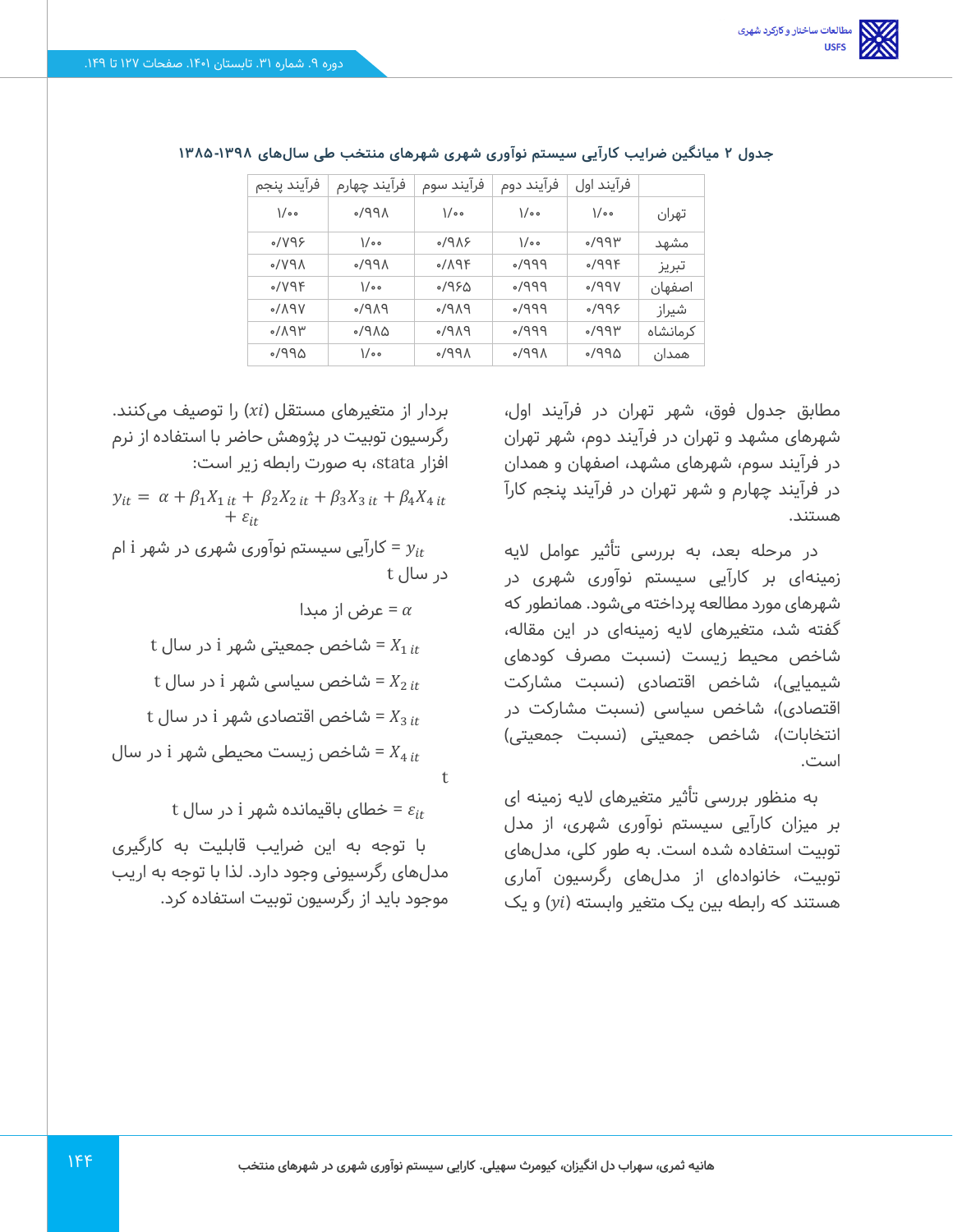

| ضرايب                        | متغير               | ضرايب                   | متغير        |
|------------------------------|---------------------|-------------------------|--------------|
| $**$ + $*$ + $\circ$ $\circ$ |                     | $0,511***$              |              |
| (F, 9)                       | شاخص زيست محيطى     | $(F, \Lambda^{\omega})$ | شاخص جمعيتى  |
|                              | LR chi <sub>2</sub> | $-o$ , o o $V$          |              |
| 119, VY                      |                     | $(-\circ, \circ)$       | شاخص سیاسی   |
| ٩٨                           |                     | $0,00$ <sup>E***</sup>  |              |
|                              | obs                 | $(F, \mathcal{W})$      | شاخص اقتصادى |

#### **جدول 3 رگرسیون توبیت الیه زمینه ای**

**اعداد داخل پرانتز بیانگر مقدار آماره t هستند.** 

**p<0/001 \*\* p<0/01 \* p<0/05 \*\*\***

# **5 جمعبندی و نتیجهگیری**

اقتصاد شهری بر مبنای تقاطع جغرافیا و اقتصاد تعریف می شود. اقتصاد به بررسی انتخاب های افراد در مواجه با کمیابی منابع می پردازد. شهر و شهرنشینی در جهان اگرچه سابقه تاریخی زیادی دارد، ولی طی دهه های اخیر در ابعاد کمی و کیفی خود تحولات بی سابقهای را تجربه کرده است. امروزه در کنار عوامل سنتی، نیروهای جدیدی به سازماندهی اقتصاد شهری و تحول نظام شبكه شهری می پردازند. تنوع بردارهای اثرگذار توام با اهداف، عملكرد و سازوکار متفاوت، سبب شده که توسعه شهری به یكی از پیچیده ترین مسائل اجتماعی - اقتصادی و برنامه ریزی در مقیاس شهری نیز به یكی از مهمترین ضرورتهای کشور مبدل شود. جغرافیدان ها با پاسخ به این پرسش که فعالیتهای مختلف در کجاها شكل می گیرند، بر مطالعه نحوه استقرار اشیاء در فضا می پردازند. اقتصاد شهری، اقتصاد و جغرافیا را به یكدیگر پیوند داده و بر بررسی انتخاب های جغرافیایی یا مكانی خانوارهای حداکثرکننده مطلوبیت و بنگاه های حداکثرکننده سود می پردازد. به عالوه اقتصاد شهری، ناکارآمدیهای انتخاب های مكانی را تشخیص داده و سیاست های عمومی جایگزین جهت گسترش انتخاب های کارآ را مورد بررسی قرار میدهد. ایفای نقش مناسب برای برنامه ریزی و مدیریت بهینه اقتصاد شهری نیازمند دسترسی به

مجموعهای از شناختهاو تبیینهای اولیه و زیربنایی از سیستمهای درون شهری دارد و مادامی که اقتصاددانان به ویژه نظریهپردازان حوزه اقتصاد شهری از نحوه عملکرد عامالن اقتصادی به منظور حداکثرسازی مطلوبیت، عوامل تعیینکننده رشد شهری، عناصر موثر بر تقویت بنیان های سرمایه های تکنولوژیک و در نهایت، رقابت پذیری اقتصاد شهری در قالب مجموعه سیستمهای پویای شهری، اطالعات دقیق و کافی نداشته باشند، امکان سرمایهگذاریهای آتی تحت عنوان برنامه ریزیهای بلندمدت شهری میسور نخواهد بود.

امروزه، نوآوری و دانش، نماد تالش بشر در دستیابی به زندگی بهتر تلقی می شود و اهمیت آن، چنان است که بخشی از توسعه اقتصادی کشورها نیز براساس دستاوردهای نوآورانه آنها، ارزیابی میشود. کشورهایی که برای اثبات قدرت خود در جامعه جهانی تالش می کنند، سرمایهگذاری در دانش و نوآوری را بیش از پیش در دستور کار خود قرار داده اند. در واقع، می توان گفت نوآوری نماد رفاه و قدرت رقایت پذیری در سطح ملی و بین المللی شده است. از یک سو، با کوتاهتر شدن چرخه عمر کاالها و فناوری بکارگرفته شده درآنها، مقوله نوآوری اهمیت روزافزونی در تجارت پیدا کرده است، بدان معنا که بسیاری از شرکت ها و بنگاه ها در مقایسه با دهه های گذشته، از منابع بیشتری در جهت توسعه و شکوفا نمودن نوآوری بهره می جویند. از سوی دیگر، اقتصاد دانش بنیان، بهعنوان یکی از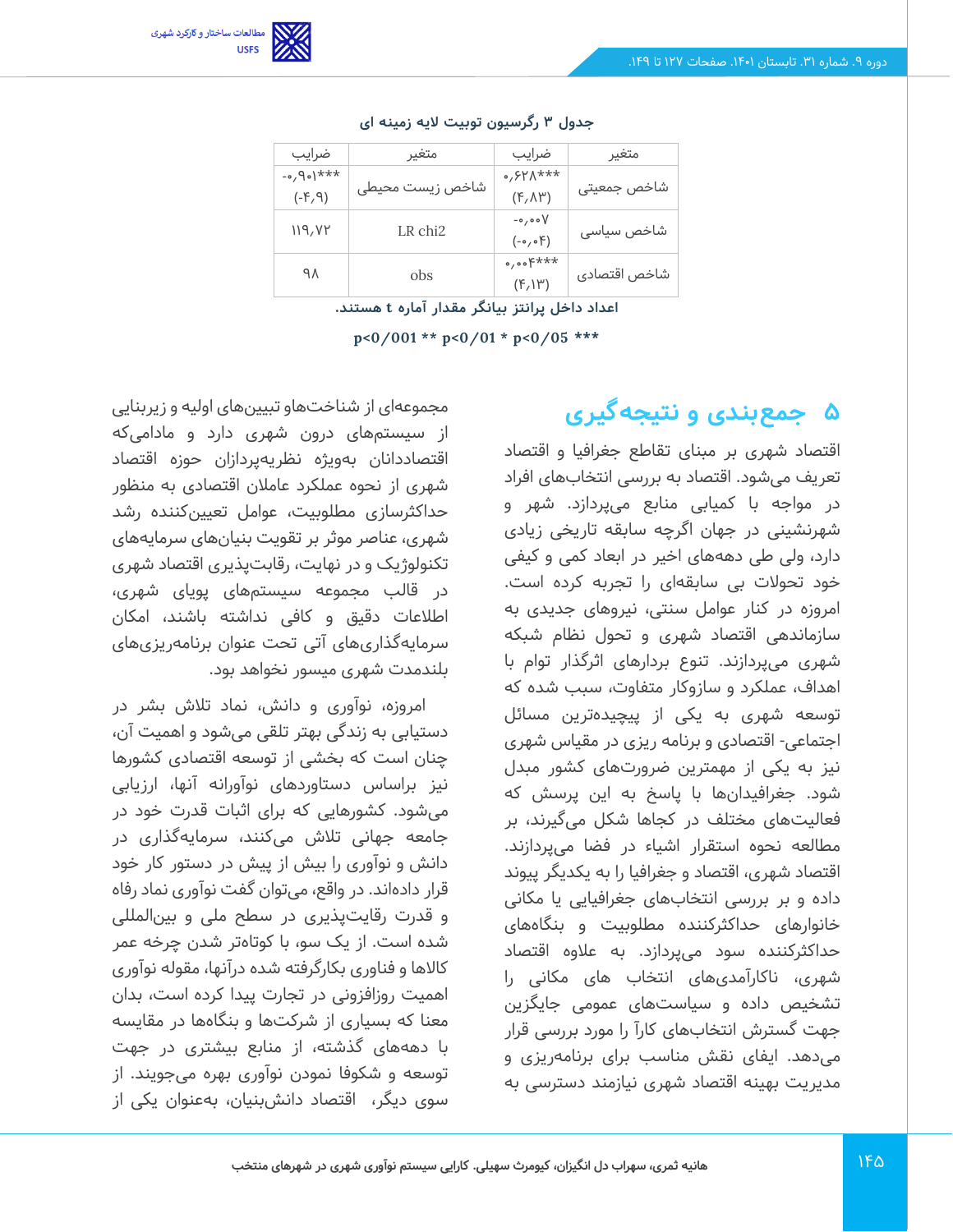کلیدی ترین وجوه توسعهیافتگی اقتصادی، مستقیما بر استفاده از دانش و اطالعات در تولید و توزیع استوارست. درحال حاضر، بطور گسترده ای در اقتصاد دانش بنیان، نوآوری از هر زمان دیگری معنادارتر شده است. این ظرفیت، نه تنها به مهارت اختراع و خصیصه کارآفرینی بستگی دارد، بلکه همچنین به شرایط و زمینههای بروز نوآوری )اعم از چگونگی تخصیص عوامل تولید)، تقویت و تشویق فعالیتهای نوآورانه و موانع محدودکننده آن بستگی دارد. این ایده گسترده و انتشاریافته در میان اقتصاددانان و سیاست گذاران مبنی بر اینکه ظرفیت نوآوری در سراسر جهان بهعنوان یک عامل کلیدی در تعیین نرخ رشد سیستم اقتصادی است، وجود دارد. بنابراین تالش برای درک سازوکار پویایی و تولید نوآوری اثرگذار است، پیش شرطی برای رسیدن به طراحی سیسات های موثر بر رشد و توسعه اقتصادی است. برای شناخت بهتر سازوکار نوآوری، لازم است مجموعه عوامل موثر برآن، در قالب یک سیستم مدون طراحی گردد. شهرها، به عنوان یک از محیطهای پرورش دهنده نوآوری، همواره مورد توجه بسیاری از محققان این حوزه بوده اند. طی دهه های اخیر، ساختار شهرها تغييرات چشم گيري را بهواسطه تغييرات اجتماعي و اقتصادي ناشي از جهاني شدن و دگرگوني در عرصه هاي ارتباطات و اطالعات پذیرفتهاند و لذا نيازمند بـه شناسایی بسیاری از عوامل موثر بر زیست شهری در جهت همراهي با اين دگرگوني ها خواهند بود. بنابراین، سیستمهای نوآوری شناسایی شده در محیط شهری، از طریق ارائه راه حلهای عملیاتی با تبیین دقیق از عوامل موثر بر بازتولید نوآوری، با ارائه رهیافتهای سیاستی مستقیما بر تخصیص بهینه عوامل تولید موثرند و با سیگنال دهی به صاحبان عوامل تولید، منجر به هدایت صحیح بازارها به ویژه بازارهای دانش محور، بازارهای مالی و بازارهای تولید و مصرف کاالها و خدمات نوآوری می گردد. از اینرو، شناخت کارایی سیستم های نوآوری شهری با تاثیرگذاری مستقیم بر چگونگی تخصیص منابع، مستقیما بر کارآیی و توانمندی اقتصاد شهری و در

مقیاس بزرگتر اقتصاد ملی موثر است. در این پژوهش، با تعیین کارایی سیستمهای نوآوری شهری، به نقاط قوت و ضعف آن می توان پی برد.

بررسی کارآیی سیستم نوآوری شهری بین شهرهای تهران، مشهد، تبریز، اصفهان، شیراز، کرمانشاه و همدان طی بازه زمانی 1385-1398 نشان می دهد شهر تهران در غالب فرآیندهای پنجگانه سیستم نوآوری شهری، کارآ است. همچنین، پایین ترین متوسط امتیاز کارایی بین شهرهای منتخب، متعلق به فرآنید پنجم است. لذا نشان دهنده آن است که در مجموع سیستم نوآوری شهری، نیاز به توجه بیشتر در فرآیند پس از فروش محصول نوآورانه، همچون اصالح رویه های فروش، خدمات پس از فروش و ... به منظور افزایش کارایی سیستم نوآوری شهری در شهرهای موردمطالعه وجود دارد.

در نهایت، با استفاده از مدل توبیت به ارزیابی تأثیر عوامل الیه زمینهای بر کارآیی سیستم نوآوری شهری مورد مطالعه پرداخته شد. برای این منظور، شاخصهای جمعیتی، سیاسی، اقتصادی و زیست محیطی به عنوان عوامل محیطی تأثیرگذار در نظر گرفته شدند.

مطابق محاسبه کارآیی فرآیندهای سیستم نوآوری شهری با استفاده از روش تحلیل پوششی داده ها، شهر تهران در چهار فرآیند از پنج فرآیند تعریف شده در این مجموعه سیستماتیک، کارآ ست )ضریب کارایی، یک دارد(. لذا می توان اینگونه نتیجهگیری نمود که نسبت ورودی های اولیه به خروجی های میانی و درنهایت خروجی نهایی، برابر است، بدان معنی که در شهر تهران نهاده های اولیه مانند زیرساخت های آموزشی، پژوهشی، فناورانه و مالی بطور کامل منجر به تولید ستاندههای سیستم نوآوری می گردد. علل متعددی را می توان برای این موضوع ذکر نمود که از جمله آن می توان به تمرکز زیرساخت های فوق الذکر در شهر تهران نسبت به سایر شهرهای ایران اشاره نمود که این تمرکز نهاده های اولیه در کنار مدیریت فرآیندهای تولیدی،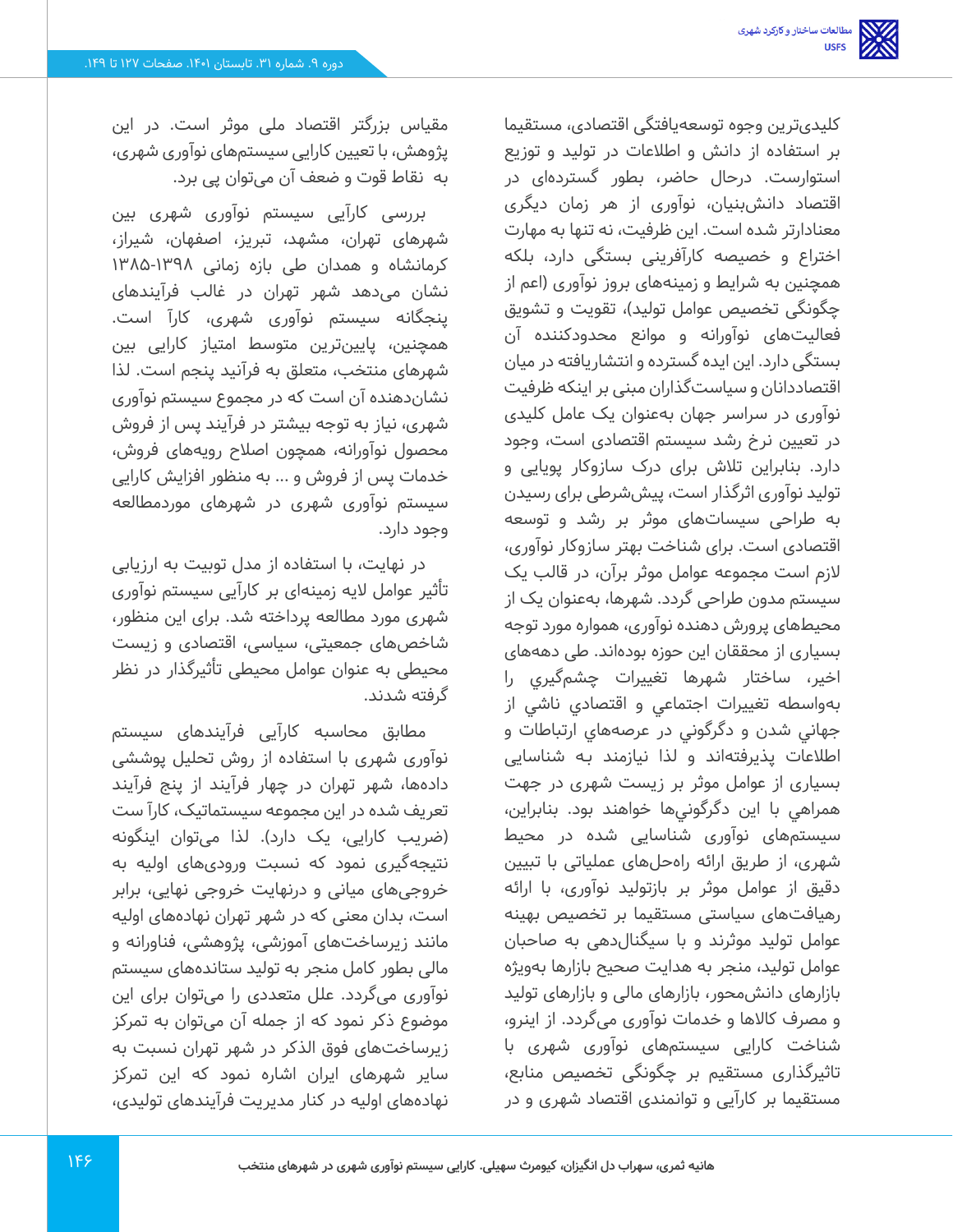

رقابت پذیری صنایع و ارتباط مناسب بخش صنعت و بخش تولید دانش در بستر یک شهر دانش بنیان، منجر به کارآیی سیستم نوآوری شهری گشته است. البته در شهرهای مورد مطالعه دیگر از قبیل همدان و کرمانشاه نیز روند رو به رشدی مالحظه می گردد. بنابراین با توزیع مناسب نهاده های نوآوری در بین شهرهای مختلف، امکان افزایش کارآیی سیستم نوآوری شهری نیز وجود دارد که این موضوع با گزارش مجمع جهانی اقتصاد (۲۰۱۵) به ویژه درخصوص ادغام اجتماعی و مشارکت انواع مختلف سرمایه، سنخیت کامل دارد.

یافتهها، نشان از رابطه مثبت و معنی دار شاخصهای اقتصادی و جمعیتی بر کل سیستم نوآوری شهری دارد. بدین معنی که افزایش نسبت جمعیت شهری به کل جمعیت کشور به عنوان بازار بالقوه داخلی نوآوری ها و همچنین افزایش مشارکت اقتصادی شهری منجر به افزایش کارآیی سیستم نوآوری شهری می گردد. همچنین، شاخص سیاست، رابطه منفی و بی معنی با کارآیی سیستم نوآوری شهری دارد. بی معنی بودن شاخص سیاست بر کارآیی سیستم نوآوری شهری، نشان دهنده آن است که فعالیت های سیاسی طی سال های متمادی، از حرکت های همسان با خروجی سیستم نوآوری شهری برخوردار نبوده است. از اینرو، می توان بیان داشت که مشارکت های سیاسی، تاثیر معنیداری بر سیستم نوآوری شهری ندارد. ازآنجاکه فعالیت های سیاسی مناسب ازجمله مشارکت در انتخابات منجر

به انتخاب نخبگان سیاسی و سیاستگذاران توانمند میگردد، لذا درصورتیکه بتوان فعالیتهای سیاسی را در جهت اهداف برنامه ریزی کالن کشور از قبیل پایه ریزی شهرهای دانش -بنیان همسو نمود، پیش بینی می شود این متغیر بتواند سهم بسزایی در کارآیی سیستم های نوآوری شهری داشته باشد.

مدل برآوردی نشانگر آن است که رابطه منفی و معنیدار بین شاخص زیست محیطی و سیستم نوآوری شهری وجود دارد. از آنجاکه شاخص مصرف کود شیمیایی به عنوان شاخص زیست محیطی درنظر گرفته شده است، لذا آلودگی محیط زیست منجر به کاهش کارآیی سیستم نوآوری شهری میگردد. از اینرو، پیشنهاد می گردد، با کاهش آلودگی های زیست محیطی از طرق مختلف مانند سیستم تشویق برای حامیان محیط زیست و تنبیه برای آلوده کنندگان محیط زیست و همچنین کمک به ارتقای مشارکت های اقتصادی از طریق بهبود مولفههای کالن اقتصادی نظیر اتخاذ سیاست های حمایت از سرمایه گذاران با روشهای کنترل تورم و کاهش نرخ بیکاری، زمینههای الزم برای افزایش کارآیی سیستم نوآوری شهری فراهم آید. نتایج حاصله از رگرسیون مدل زمینه ای، با بندهای استفاده حداکثری از منابع در دتسرس، شهروندمحوری و همچنین کاهش تولیدات جانبی فرآیند اصلی تولید به منظور تقلیل آلودگی های زیست محیطی در گزارش مجمع جهانی اقتصاد )2015( تطابق دارد.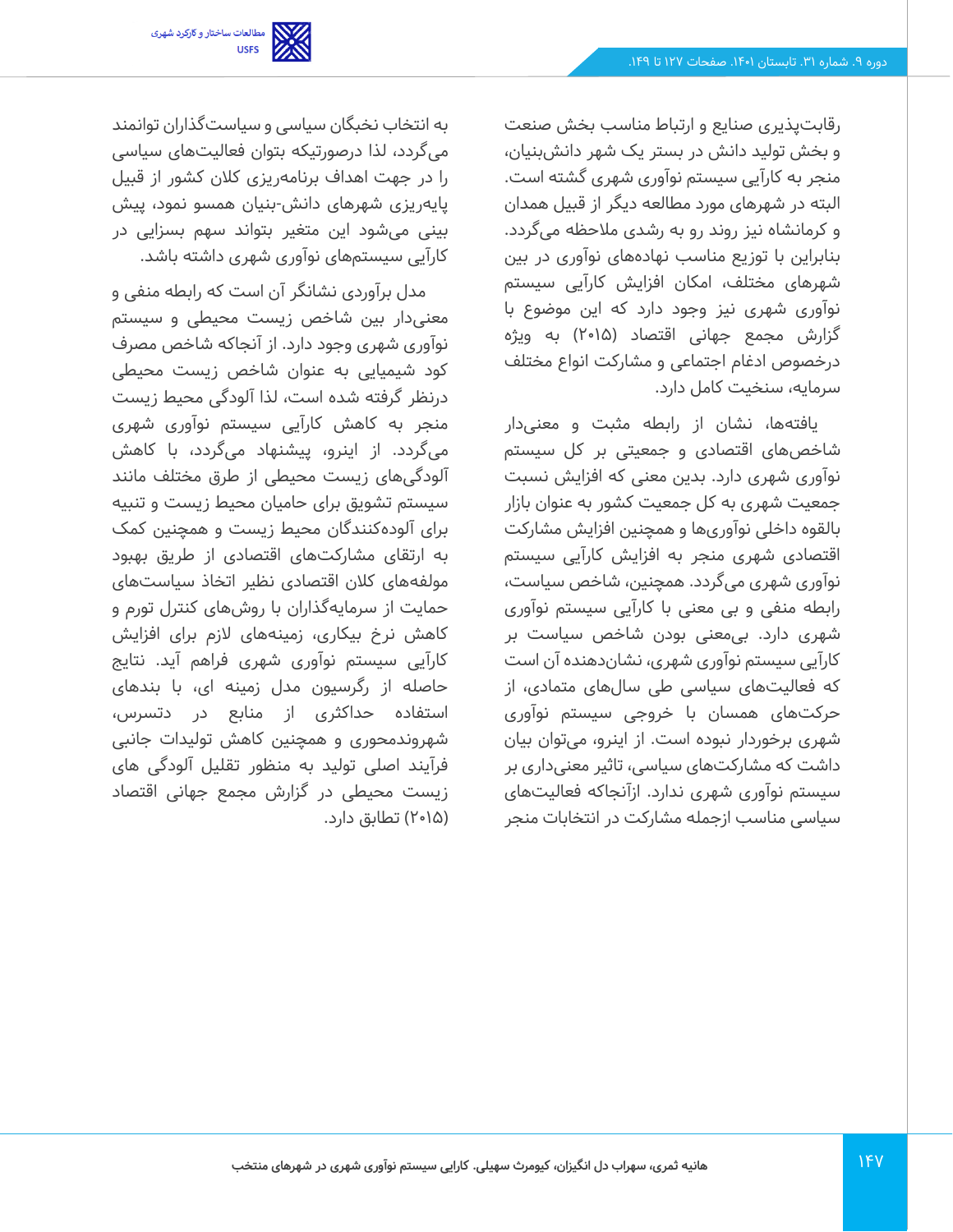

- Acemoglu, D., Johnson, S., Robinson, J., and Thaicharoen, Y. (2003). Institutional causes, macroeconomic symptoms: volatility, crises and growth, Journal of Monetary Economics. 50; 49-123.
- Afzal, M. N. I. (2014). An empirical investigation of the National Innovation System (NIS) using Data Envelopment Analysis (DEA) and the TOBIT model. International review of applied economics, 28(4): 507-523.
- Carayannis, E. G.; Grigoroudis, E., and Goletsis, Y. (2016). A multilevel and multistage efficiency evaluation of innovation systems: A multiobjective DEA approach. Expert Systems with Applications, 62: 63-80.
- Freeman. C. (1989). Technology policy and economic performance. Pinter Publishers Great Britain.
- Fried, H. O.; Lovell, C. K., and Schmidt, S. S. (2008). Efficiency and productivity. In: H. O. Fried, C. K. Lovell and S. S. Schmidt, eds. The Measurement of Productive Efficiency and Prdoductivity Growth. New York: Oxford University Press: 3-91.
- Furman. J. L., Porter. M. E., and Stern. S. (2002). The determinants of national innovative capacity. Research Policy. 31(6); 899-933.
- Kao, C. (2009). Efficiency decomposition in network data envelopment analysis: A relational model. European journal of operational research, 192(3): 949-62.
- Kao, C., and Hwang, S.N. (2008). Efficiency decomposition in two-stage data envelopment analysis: An application to non-life insurance companies in Taiwan. European Journal of Operational Research, 185(1): 418-29.
- Karimi, J. and Jamali Nejad, M. (2011). Indicators of knowledge-based community development in Isfahan. The Second National Conference on Management and Technology Management, Tehran. (In Persian)
- Khalil. T. M. (2000). Management of technology: The key to competitiveness and wealth creation. McGraw-Hill Science, Engineering and Mathematics.
- Lundvall, B.‐A. (1992). National Systems of Innovation: Towards a Theory of Innovation and Interactive Learning. London: Pinter Publishers.
- Nelson. R. R. (1993). National innovation systems: A comparative study. Oxford University Press. New York.
- Prud'homme, D. (2017). Utility model patent regime strength and technological development: Experiences of China and other East Asian latecomers. China Economic Review, 42: 50-73.
- Putra, Z. D. W. and Knaap W. G.M. (2018). Urban innovation system and the role of an open web-based platform: The case of amsterdam smart city. Journal of regional and city planning. 29(3); 234-249.
- Samari, H., Delangizan, S. and Soheili, K. (2021). The urban innovation